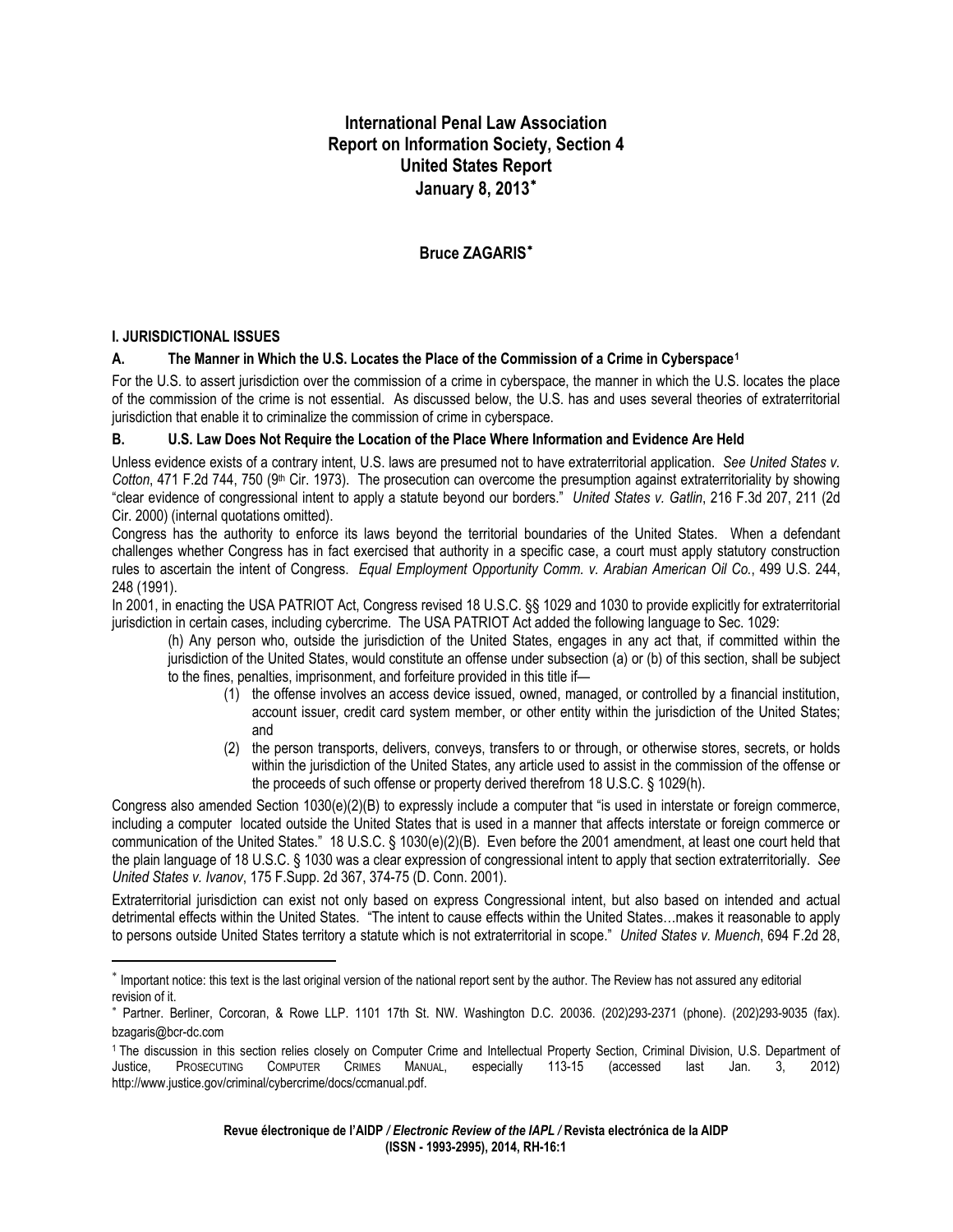33 (2d Cir. 1982). "It has long been a commonplace of criminal liability that a person may be charged in the place where the evil results, though he is beyond the jurisdiction when he starts the train of events of which that evil is the fruit." *United States v. Steinberg*, 62 F.2d 77, 78 (2d Cir. 1932).

Other sources of extraterritorial jurisdiction may include 18 U.S.C. § 7, which defines the special maritime and territorial jurisdiction of the United States, and 18 U.S.C. §§ 3261-3267, which govern criminal offenses committed outside of the United States members of the military and persons employed by or accompanying them.

# **C. Cyber Crime Does Not Need a Determination of the Locus Delicti in the U.S. Criminal Justice System**

Several statutes give jurisdiction to U.S. prosecutors over certain acts of cyber crime without a determination of the *locus delicti*. However, some statutes require showing that the computers involved must have been used in or affect interstate or foreign commerce and computers used by the federal government and financial institutions. Some statutory provisions of the Computer Fraud and Abuse Act (CFAA), enacted by Congress in 1986, criminalizes accessing and other acts concerning a "protected computer", a statutory term of art in 18 U.S.C. § 1030(e)(2). Essentially, "protected computer" covers computers used in or affecting interstate or foreign commerce and computers used by the federal government and financial institutions.

Regardless of where the act is committed, a defendant commits a crime by improperly accessing or obtaining information from trespassing, etc. a "protected computer", that is, computers used in or affecting interstate or foreign commerce and computers used by the federal government and financial institutions.

Several courts have held that using the Internet from a computer is sufficient to meet the element that a computer "is used in or affecting interstate or foreign commerce or communication." *See, e.g., United States v. Drew*, 259 F.R.D. 449, 457 (C.D. Cal. 2009) ("[T]he latter two elements of the section 1030(a)(2)(C) crime [obtaining information from a protected computer] will always be met when an individual using a computer contacts or communicates with an Internet website."). *United States v. Trotter*, 478 F.3d 918, 921 (8th Cir. 2007) ("No additional interstate nexus is required when instrumentalities or channels of interstate commerce are regulated.") (internal citations omitted); *Paradigm Alliance, Inc. v. Celeritas Technologies, LLC*, 248 F.R.D. 598, 602 (D. Kan. 208) ("As a practical matter, a computer providing a 'web-based' application accessible through the internet would satisfy the 'interstate communication' requirement.")

In terms of the jurisdictional rules applicable to cyber crime, those involving obtaining national security information and trespassing in a government computer, both part of the CFAA, seem based on the protective principle.

For many of the CFAA provisions, the basis for legislative jurisdiction is both the national principle (e.g., that the perpetrator is a U.S. national or resident), the protective principle, insofar as national security or government computers are involved, and territorial principle, insofar as the perpetrator's act has an effect on the U.S. or has been committed in the U.S.

#### **D. U.S. Case Law Provides Rules on the Prevention or Settlement of Conflicts of Jurisdiction**

When U.S. jurisdiction may conflict with the jurisdiction of another country, even if one of the bases for jurisdiction is present, both U.S. and international law preclude a state from applying its law to conduct linked to another state or states when such exercise is unreasonable. The determination of whether the exercise of jurisdiction is unreasonable is evaluated in light of a number of relevant factors, including:

- 1. the extent to which the activity (a) occurs within the regulating state, or (b) has a substantial, direct, and foreseeable effect upon or in the regulating state;
- 2. the links, such as nationality, residence, or economic activity, between the regulating state and the personal principally responsible for the activity to be regulated, or between that state and those whom the law or regulation is intended to protect;
- 3. the character of the activity to be regulated, the significance of regulation to the regulating state, the extent to which other states regulate such activities, and the extent to which the goals of such regulations are generally accepted;
- 4. the existence of justified expectations that might be protected or hurt by the regulation in question;
- 5. the significance of regulation to the international political, legal, or economic system;
- 6. the extent to which another state may have an interest in regulating the activity; and
- 7. the potential of conflict with regulation by other states.

Under established U.S. law and an emerging principle of international law, exercising jurisdiction on one of the bases normally permitted is still unlawful if it is unreasonable. A wide international consensus exists that the links of territoriality or nationality are necessary, but that not in all cases sufficient, conditions for the exercise of jurisdiction. As a general proposition legislatures and administrative agencies in the U.S. and abroad have not exercised jurisdiction where it would be unreasonable to do so. Courts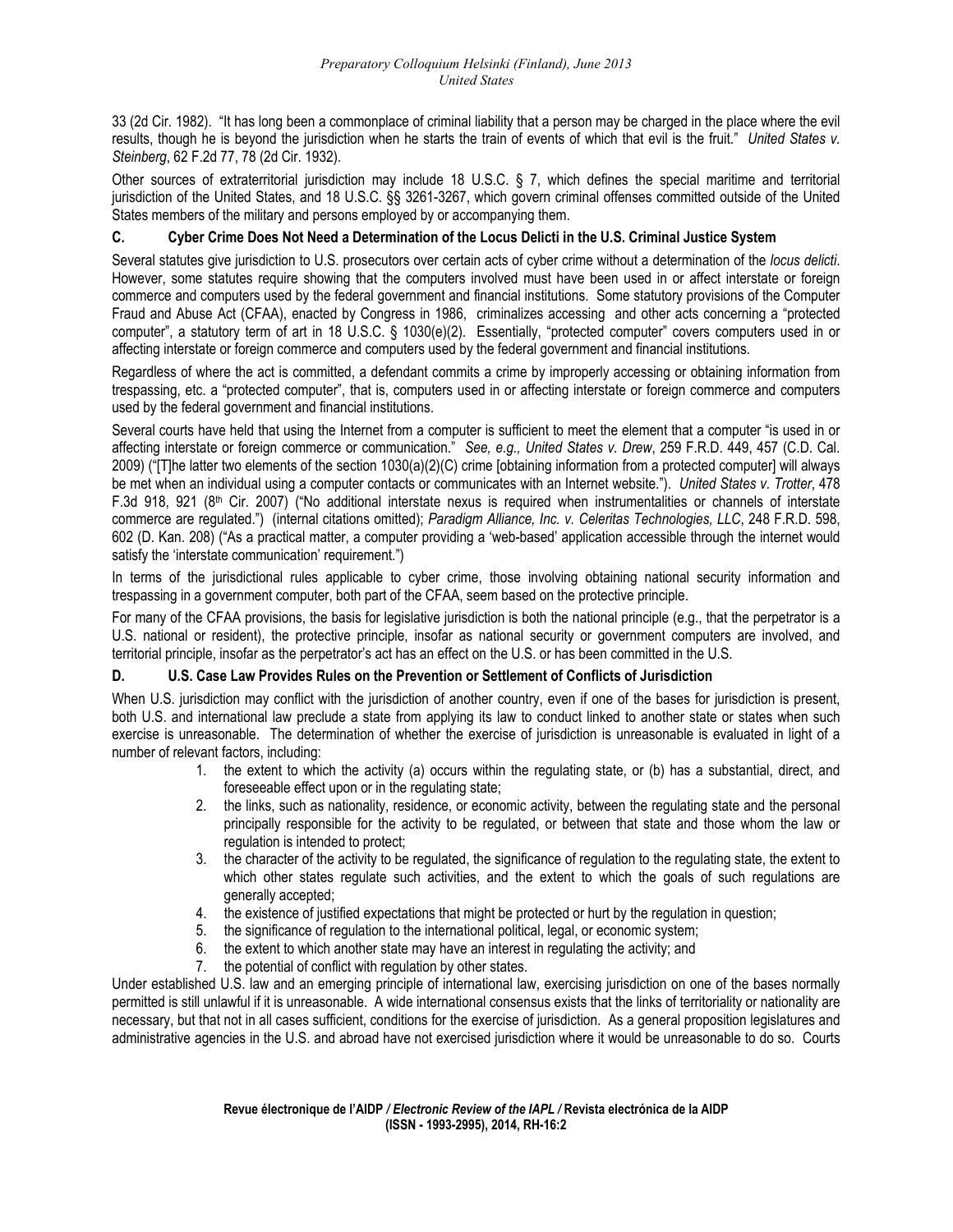have usually interpreted general language in a statute as not intended to exercise or authorize the exercise of jurisdiction in circumstances where application of the statute would be unreasonable. How do these factors apply to hypothetical 2 above?

According to the Restatement, when regulatory statutes that may result in both civil and criminal liability – such as U.S. antitrust or securities laws – apply, the presence of substantial foreign elements will ordinarily weigh against applying criminal law. In such cases, legislative intent to subject conduct outside the state's territory to its criminal law should be found only on the basis of express statement or clear implication.

A U.S. statute should be construed to apply to a person or activity only if not unreasonable, and to the extent consistent with the extraterritorial jurisdiction principles mentioned above, unless such construction is impossible. Similarly, if one construction of a U.S. statute would conflict with the law of another state that has a clearly greater interest, or would subject a person to conflicting commitments, while another construction would avoid such a conflict, the latter is preferable. This rule applies to courts and to executive branch officials and regulatory bodies interpreting authority conferred to them by legislation. In addition, the President may rely on this rule while considering a bill submitted for his approval. If construction of a statute that fulfills the intent of Congress within the limits of international law is not possible, the statute is nevertheless valid, but its application may cause the U.S. to conflict with its international legal responsibilities.

The application of the principle of reasonableness to the exercise of criminal jurisdiction with respect to acts committed in another state can be viewed as especially intrusive. For example, the House of Lords reacted angrily to U.S. involvement in Westinghouse Corporation efforts to take the testimony of British witnesses, in an alleged conspiracy to fix the price of uranium. U.S. enforcement agencies generally try to exercise restraint in applying criminal jurisdiction over activity with substantial foreign elements unless they have strong justification. Examples of U.S. exercise of criminal jurisdiction include, under the special "protective principle," efforts to punish immigration fraud and currency counterfeiting.

# **E. U.S. Cyber Crime Laws Do Not Apply Under the Universal Principle of Jurisdiction**

Cyber crime laws in the United States require jurisdictional principle other than just universal jurisdiction. In other words, the U.S. criminal justice system does apply to cyber crime universally. The principle of universal jurisdiction enables a state to exercise jurisdiction to prescribe for a class of offenses known as *delicta juris gentium* or certain crimes under international law. These acts constitute crimes under international law that the community of nations recognizes as warranting universal concern. Such crimes by their very nature threaten to undermine the foundations of the enlightened international community. The U.S. does not apply cyber crimes under the universal principle because it does not believe that such crimes as *per se delicta juris gentium*. If cyber crime was to be applied on a universal basis, it should do so on the basis of a treaty.

# **II. SUBSTANTIVE CRIMINAL LAW AND SANCTIONS**

## **A. U.S. Cyber Crime Offenses with a Transnational Dimension and Whose Definitions Contain Jurisdictional Elements**

Insofar as the definition of "protected computer" in CFAA, 18 U.S.C. § 1030(e)(2) covers computers used in or affecting interstate or foreign commerce and computers used by the federal government and financial institutions, these cyber crime offenses have a transnational dimension.

Insofar as the CFAA and the USA PATRIOT Act provisions mentioned above require acts "within the jurisdiction of the United States", computers used in or affecting interstate or foreign commerce and computers used by the federal government and financial institutions, they contain jurisdictional elements.

18 U.S.C. § 1030(b) provides that attempts to commit the crimes covered in section 1030 are also criminal acts. In 2008, the Identity Theft Enforcement and Restitution Act amended Section 1030(b) to create a new conspiracy offense. Insofar as the substantive crimes in Section 1030 require showing, e.g., that a protected computer "is used in or affecting interstate or foreign commerce or communication," the prosecution would need to show whose jurisdiction elements in order to achieve a conviction.

# **B. The U.S. Government Believes It Can Regulate Cyber Crime on Its Own**

The United States legislative and executive branches do believe they can regulate cyber crimes on their own, since, as mentioned above for many of the cyber crimes, such as the CFAA provisions, the basis for legislative jurisdiction is both the national principle (e.g., that the perpetrator is a U.S. national or resident); the protective principle, insofar as national security or government computers are involved; and the territorial principle, insofar as the perpetrator's act has an effect on the U.S. or has been committed in the U.S. Subjective territoriality requires an element of the case to occur within the asserting state. Objective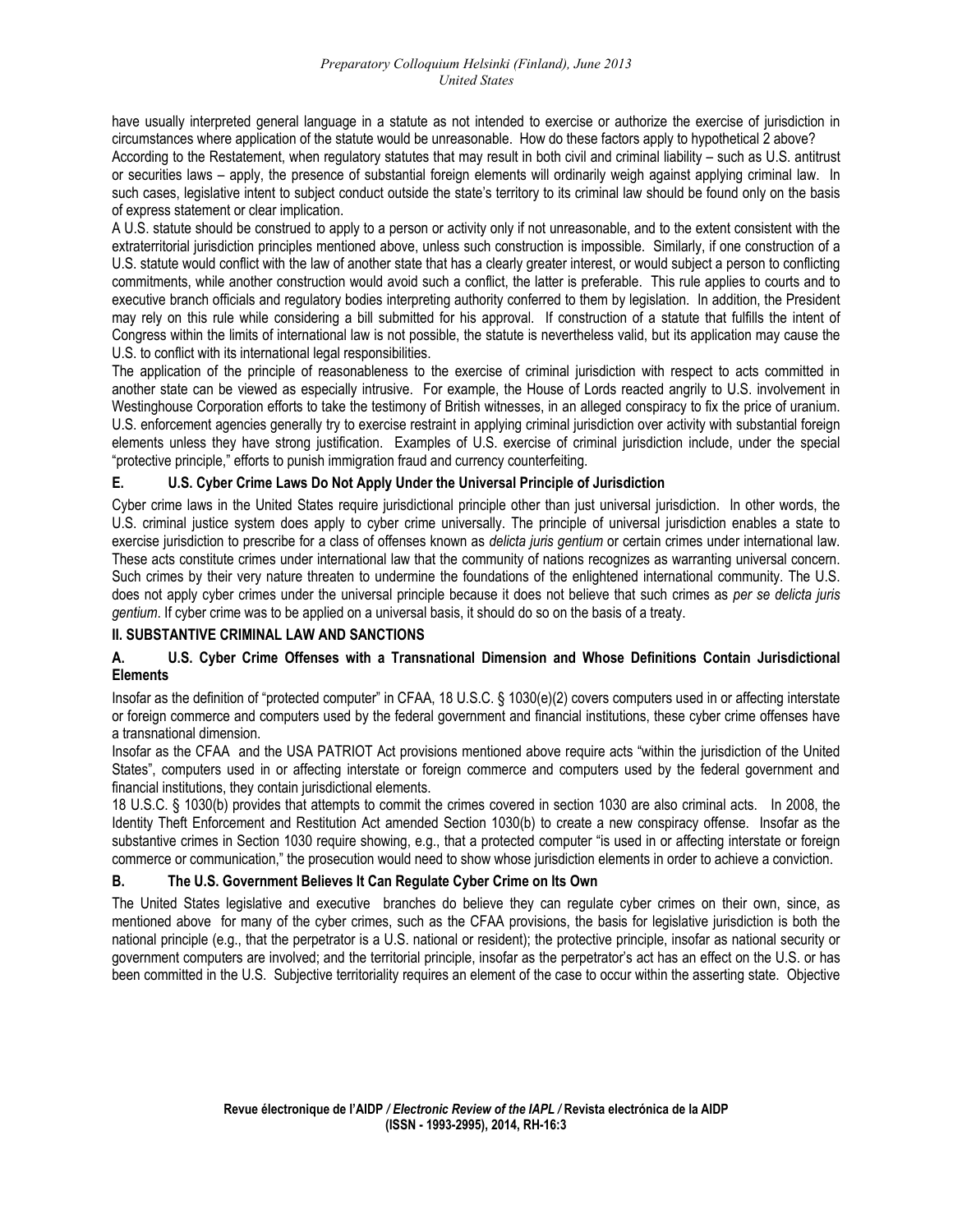territoriality exists when the effect or result of the criminal conduct impacts on the asserting state, but the other elements of the offense occur wholly beyond the territorial boundaries.[2](#page-3-0) 

Traditionally, the United States has at least theoretically denied the ability of a state to assert criminal jurisdiction outside of its territory against a non-national. However, it believes that in certain circumstances a crime may be committed within the territory of a state and hence be justifiable by its criminal courts, even though the actor is physically outside the territory. Moreover, the U.S. asserts jurisdiction when an act is committed physically outside its territory but injures, harms or affects its citizens or interests located within its territory. In such cases the basis for jurisdiction is often referred to as "objective territorial jurisdiction," mentioned above – also called the effects doctrine.[3](#page-3-1)

In recent years the U.S. government and U.S. courts have tended to expand jurisdiction over extraterritorial crime in a way that is inconsistent with fundamental principles of international law. Some U.S. court decisions have broadened the objective and subjective territoriality theories beyond any actual effect upon or connection with U.S. territory. For instance, the territorial theory has been applied to thwart extraterritorial narcotics or other conspiracies, as mentioned above, even when no overt act, element, or any effect has occurred there.[4](#page-3-2) According to Professor Blakesley, the courts have not distinguished between the protective and objective territoriality principles. The cases and the Restatement (Third)<sup>[5](#page-3-3)</sup> expand the objective territorial principle, providing in section 402(1)(c) that jurisdiction over an extraterritorial crime will be obtained when the crime "has or is intended to have substantial effect within [U.S] territory."[6](#page-3-4)

# **C. The U.S. Government Increasingly Asserts Jurisdiction over Conspiracies and All Forms of Participation of Cyber Crimes**

According to Professor Blakesley, the application of objective territoriality in this manner is incorrect. In some cases other theories would have been appropriate. Jurisdiction over thwarted extraterritorial conspiracies is proper, but not on the basis of objective territoriality or subjective territoriality unless the co-conspirators worked in the U.S. or the goods involved entered the U.S.

Professor Blakesley points out that this trend in U.S. courts began with the Supreme Court's incorrect statement, in *Ford v. U.S.*, 273 U.S. 593 (1927), that objective territoriality applied to circumstances in which no territorial effects had occurred. In making this statement, the court misused objective territoriality in circumstances where subjective territoriality would have applied. The British subjects that were convicted of conspiracy to violate U.S. liquor laws were onboard a British vessel on the high seas. The conspiracy itself had its situs within U.S. territory. Conspirators were within and outside of U.S. borders and four overt acts occurred in the U.S.[7](#page-3-5)

By definition, a fully thwarted extraterritorial conspiracy has no effect within the territory; rather, it is an inchoate offense and has no effect until the substantive offense to which the parties were conspiring is accomplished. The goal of criminalizing conspiracy is to prevent the effects from occurring by attaching a sanction to undesirable collaboration early in its development. While conspiracy laws attempt to prevent potential effects, the objective territorial theory is not the correct mechanism for this purpose. It strains credulity and the objective territoriality theory to say that the harm has impacted on the intended state the moment the agreement is made outside the territory. In spite of this, U.S. courts have subsequently used the erroneous *Ford* dicta and its confused analysis as authority for the proposition that objective territorial jurisdiction applies to extraterritorial conspiracies in which no element nor any harmful effects have been caused.<sup>[8](#page-3-6)</sup>

Many difficult territorial cases involve intended but unrealized effect. When the intent to commit a proscribed act – for example, securities fraud or export control violations – is clear and shown by some activity, and the effect to be produced by the activity is substantial and foreseeable, the fact that a plan or conspiracy was stopped does not deprive the target state of jurisdiction to make its law applicable.[9](#page-3-7) The territorial theories are not sufficient for jurisdiction over wholly extraterritorial offenses such as

<span id="page-3-0"></span><sup>2</sup> Blakesley, *Extraterritorial Jurisdiction*, INTERNATIONAL CRIMINAL LAW: PROCEDURAL AND ENFORCEMENT MECHANISMS (M. Cherif Bassiouni, ed.) 33, 47 (2d. 1999).

<span id="page-3-4"></span><span id="page-3-3"></span>

<span id="page-3-2"></span><span id="page-3-1"></span><sup>3</sup> RESTATEMENT (3¤º), § 402, Comment (d).<br><sup>4</sup> See, e.g., Blakesley, *Extraterritorial Jurisdiction, supra,* at 82, fn. 263 and cases cited therein.<br><sup>5</sup> RESTATEMENT (3¤º), §§ 402(1)(c), 403.<br><sup>6</sup> Blakesley, *Extraterritorial* of the cases discussed therein, e.g., those on the territoriality theories, to promote the notion that objective territorial jurisdiction obtains when there exists simply an intent to have an impact on U.S. territory.

<span id="page-3-6"></span><span id="page-3-5"></span><sup>7</sup> *Ford v. United States*, 273 U.S. 593, 630 (1927). 8 Blakesley, *Extraterritorial Jurisdiction*, *supra*, at 83-84. 9 *See* RESTATEMENT (3RD), § 402, Comment d.

<span id="page-3-7"></span>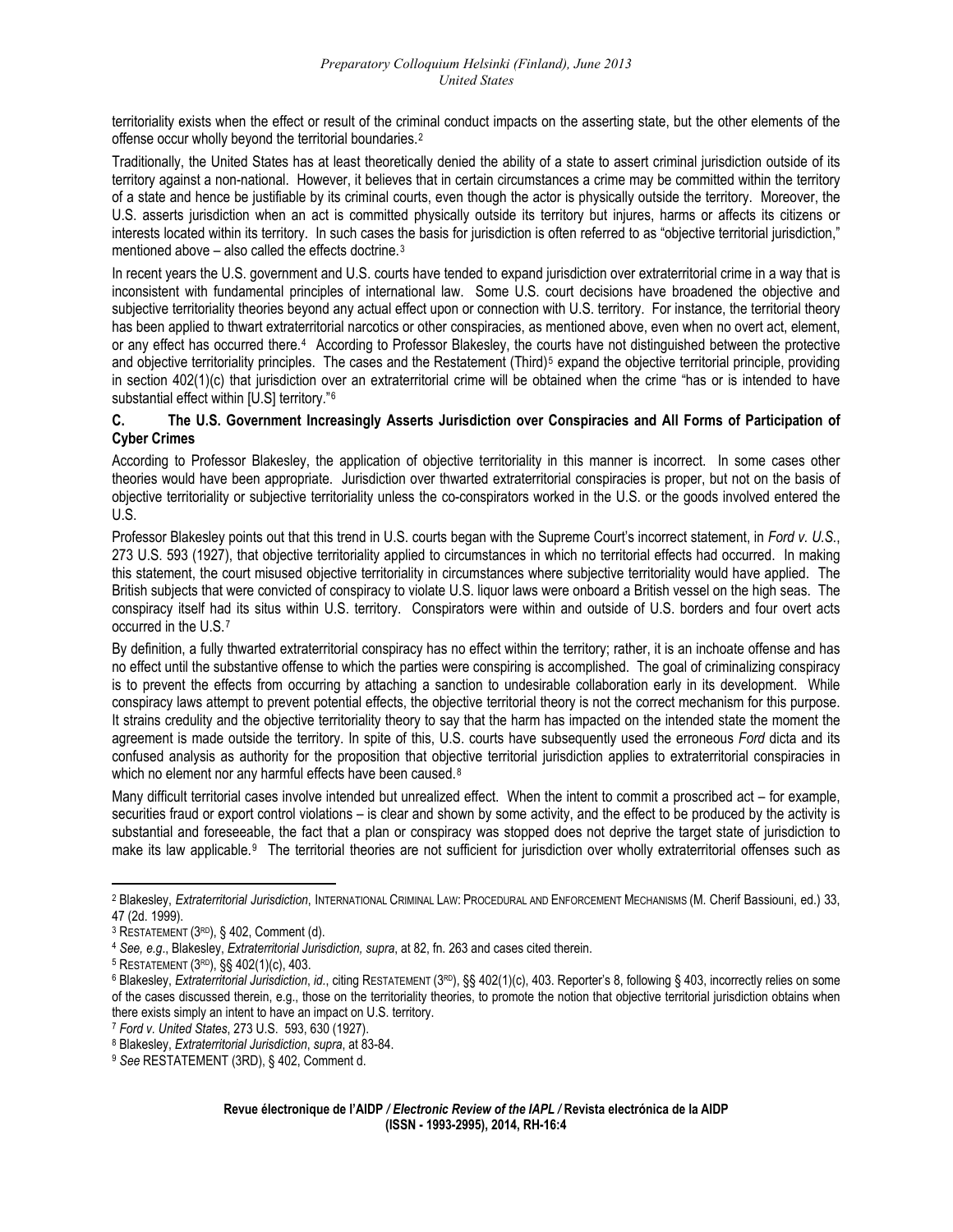narcotics trafficking or money laundering. When the offense occurs totally abroad and no effect actually occurs within the territory, territoriality cannot apply.<sup>[10](#page-4-0)</sup> European jurisprudence does not provide jurisdiction over thwarted extraterritorial attempts or conspiracy.<sup>[11](#page-4-1)</sup>

The United States Code does provide for criminal responsibility for international corporations and providers, insofar as they commit a crime against protected computers or violate U.S. cyber crimes.

The protective principle gives a state the right to exert jurisdiction over a certain class of limited offenses which are committed outside its territory by non-nationals. This claim can be invoked to assert jurisdiction when the offenses are directed against the security of the state or against important state interests or functions.<sup>[12](#page-4-2)</sup>

Representative offenses include: espionage, counterfeiting of the state's seal or currency, the falsification of official documents, perjury before consular officials and conspiracies to violate immigration and customs law. Although the U.S. does not often invoke the protective principle, it has been used to establish jurisdiction over non-nationals who make false statements on visa applications at U.S. consulates.<sup>[13](#page-4-3)</sup> Some U.S. courts have asserted the protective principle with the objective territoriality principle simultaneously to support criminal jurisdiction.<sup>14</sup>

## **D. Criminal Responsibility for International Corporations/Providers**

The protective principle also applies to crimes against U.S. national security, such as crimes against computers belonging to U.S. agencies.

# **III. COOPERATION IN CRIMINAL MATTERS**

## **A. The Extent to which the Specificities of Information Technology May Change the Nature of Mutual Assistance**

Insofar as the U.S. is the requested state, the specificities of information technology may impose limitations on the ability of the U.S. to obtain evidence. For instance, as discussed below, constitutional and legal limits may limit the use of Pen/Trap devices or the interception of wireless communications.

The United States, like other countries, takes the position that it can use its own legal mechanisms to request data from any cloud server, located anywhere around the world, so long as the cloud service provider is subject to US jurisdiction — that is, when the entity is based in the United States, has a subsidiary or office in the United States, or otherwise conducts continuous and systematic business in the United States.[15](#page-4-5)

#### **B. Interception of (Wireless) Telecommunications**

The U.S. does provide for the interception of communications. Real-time electronic surveillance in federal criminal investigations is controlled primarily by two statutes. The first is the Federal Wiretap Act, 18 U.S.C. §§ 2510-2522, which was passed as Title III of the Omnibus Crime Control and Safe Streets Act of 1968 (hereafter referred to as "Title III"). The second statute is the Pen Registers and Trap and Trace Devices chapter of Title 18 ("the Pen/Trap statute"), 18 U.S.C. §§ 3121-3127, which was enacted as part of the Electronic Communications Privacy Act of 1986. A person who fails to comply with these statutes may be civilly and criminally liable. In the case of Title III, the court may suppress the evidence obtained in violation of the statutes.

#### **C. Content vs. Addressing Information**

In general, the Pen/Trap statute regulates the collection of addressing and other non-content information for wire and electronic communications. Title III regulates the collection of actual content of wire and electronic communications.

<span id="page-4-1"></span><span id="page-4-0"></span><sup>&</sup>lt;sup>10</sup> See Blakesley, Extraterritorial Jurisdiction, INTERNATIONAL CRIMINAL LAW: PROCEDURAL AND ENFORCEMENT MECHANISM, at 53.<br><sup>11</sup> Id. C.f., Liangsiriprasert v. United States Government, [1990] All E.R. 866 (English court ba abroad with no overt act in the U.K.).

<span id="page-4-2"></span><sup>12</sup> RESTATEMENT (3RD), § 402(3) and § 402(3), Comment (f); *Harvard Research in International Law, the Draft Convention With Respect to*  Crime, arts. 7, 8, 29 Am. J. Int'l L. 435 (Supp. 1935); M. WHITEMAN, supra, at 95-100.<br><sup>13</sup> 18 U.S.C. § 1546. See, e.g., United States v. Pizzarusso, 388 F.2d 8 (2d Cir. 1968), cert. denied, 392 U.S. 936 (1968); United Sta

<span id="page-4-3"></span>

<span id="page-4-4"></span>Rodriguez, 182 F. Supp. 479 (S.D. Cal. 1960); United States v. Archer, 51 F. Supp. 708 (C.D. Cal. 1943).<br><sup>14</sup> See, e.g., Rocha v. United States, 288 F.2d 545 (9<sup>th</sup> Cir. 1961), cert. denied, 366 U.S. 948 (1961). See also B

<span id="page-4-5"></span>Report of the Transborder Group, Cybercrime Convention Committee (T-CY), Ad-hoc sub-group on jurisdiction and transborder access to data, Adopted by the T-CY on 6 December 2012, at 48. http://www.coe.int/t/dghl/standardsetting/tcy/TCY2012/TCY\_2012\_3\_transborder\_rep\_V30public\_7Dec12.pdf.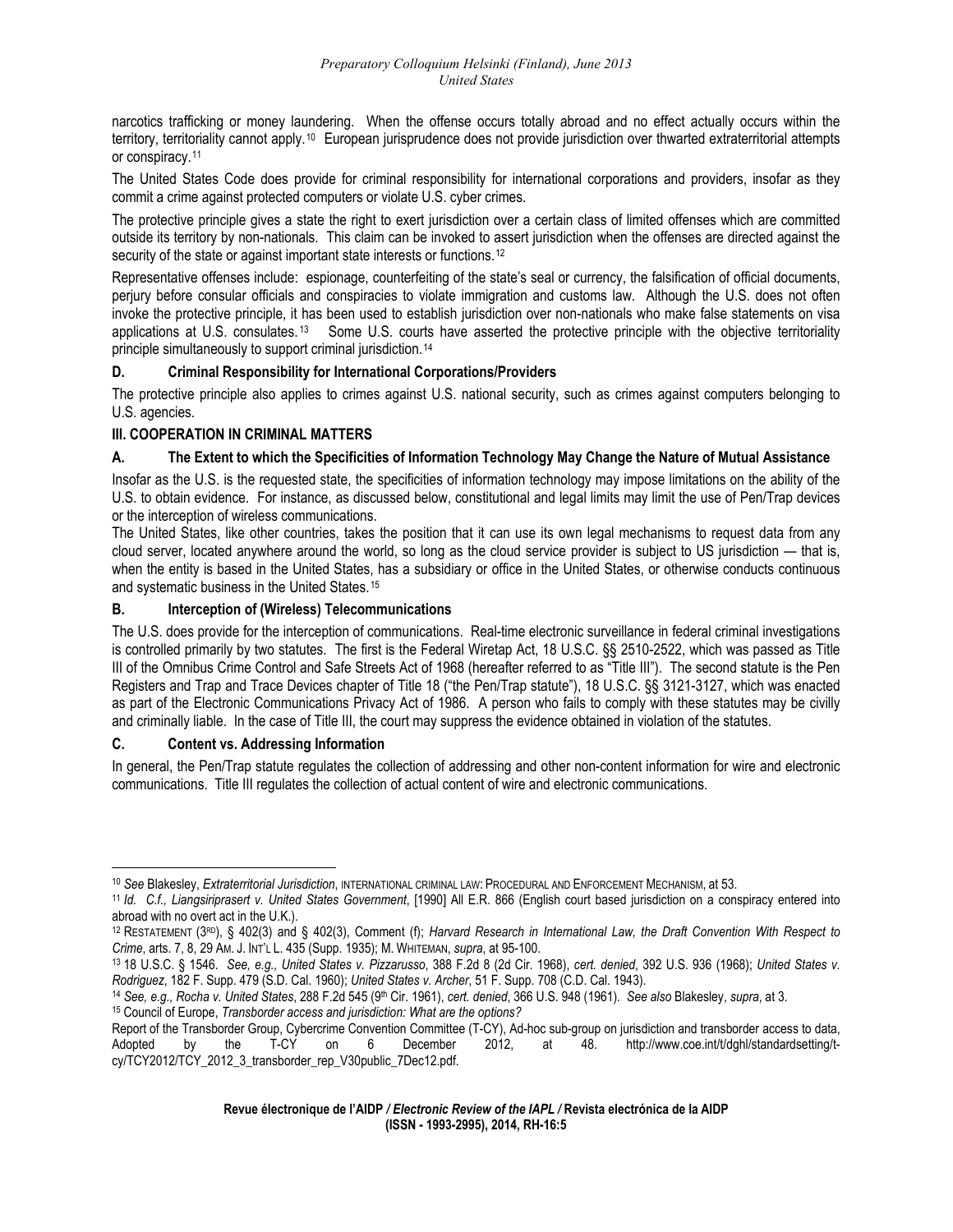Title III and the Pen/Trap statute govern access to different types of information. Title III allows the government to obtain the contents of wire and electronic communications in transmission. In contrast, the Pen/Trap statute concerns the real-time collection of addressing and other non-content information concerning those communications.[16](#page-5-0)

The difference between addressing information and content is clear for telephone calls. The addressing information is the phone numbers of the originating and receiving telephones, while the content of the communications is the actual conversation between the parties to the call.

The distinction between addressing information and content also applies to Internet communications. When computers on the Internet communicate with each other, they classify messages into discrete chunks known as packets and then send each packet to its intended destination. Every packet has addressing information in the header of the packet (much like the "to" and "from" addresses on an envelope), followed by the payload of the packet, which has the contents (much like a letter inside an envelope).

The Pen/Trap statute allows law enforcement to obtain the addressing information of Internet communications much as it would the addressing information for traditional phone calls. However, collecting the entire packet ordinarily implicates Title III. The primary difference between an Internet Pen/Trap device and an Internet Title III intercept device is that the former is designed to capture and retain only addressing information, while the latter is designed to capture and retain the entire packet.

The same distinction applies to Internet email. Every Internet email message has a set of headers that contain addressing and routing information that the mail program generates, followed by the actual contents of the message of the sender. The addressing and routing information includes the email address of the sender and recipient, as well as information about when and where the message was sent on its way (roughly analogous to the postmark on a letter).<sup>[17](#page-5-1)</sup> The Pen/Trap statute allows law enforcement to obtain the header information of Internet emails (except for the subject line, which can contain content) using a court order, just like it allows law enforcement to obtain addressing information for phone calls and individual Internet packets using court order. Conversely, the interception of email contents, including the subject line, requires compliance with the strict requirements of Title III.

# **D. The Pen-Trap Statute, 18 U.S.C. §§ 3121-3127**

The Pen/Trap statute allows a government attorney to apply to a court for an order authorizing the installation of a pen register and/or trap and trace device, if "the information likely to be obtained is relevant to an ongoing criminal investigation." 18 U.S.C. § 2122(b)(2). A pen register records outgoing addressing information (such as a number dialed from a monitored telephone), and a trap and trace device records addressing information (such as caller ID information). The Pen/Trap statute applies to a wide range of communication technologies, including computer network communications.<sup>[18](#page-5-2)</sup>

*1. Definition of Pen Register and Trap and Trace Device* 

The Pen/Trap statute defines pen register and trap and trace devices broadly. A "pen register" is:

A device or process which records or decodes dialing, routing, addressing, or signaling information transmitted by an instrument or facility from which a wire or electronic communication is transmitted, provided; however, that such information shall not include the contents of any communication…[19](#page-5-3)

The definition of pen register further excludes devices or processes used for billing or cost accounting. See 18 U.S.C. § 3127(3).

The breadth of these definitions arises from the scope of their components. First, "an instrument or facility from which a wire or electronic communication is transmitted" encompasses a wide variety of communications technologies, including a non-mobile telephone, a cellular telephone, an Internet user account, an email account, or an IP address. Second, the definitions'; inclusion of all "dialing, routing, addressing, [and/or] signaling information" encompasses almost all non-content information in a communication. Third, since the definitions of a pen register and a trap and trace device include both a "device" and a "process," the statute covers software as well as physical devices.

<span id="page-5-0"></span><sup>16</sup> *See* 18 U.S.C. § 2511(2)(h)(i) (stating that it is not a violation of title III to use a pen register of trap and trace device); *United States Telecom Ass'n v. FCC*, 227 F.3d 450, 453-54 (D.C. Cir. 2000) (contrasting pen registers and title III intercept devices); *Brown v. Waddell*, 50 F.3d 285, 289-94 (4th Cir. 1995). 17 *See United States v. Forrester*, 512 F.3d 500, 510 (9th Cir. 2008) (email to/from addresses and IP addresses constitute addressing

<span id="page-5-1"></span>information).

<span id="page-5-2"></span><sup>18</sup> *See in re Application of United States*, 416 F. Supp. 2d 13, 15 (D.D.C. 2006). 19 18 U.S.C. § 2127(3).

<span id="page-5-3"></span>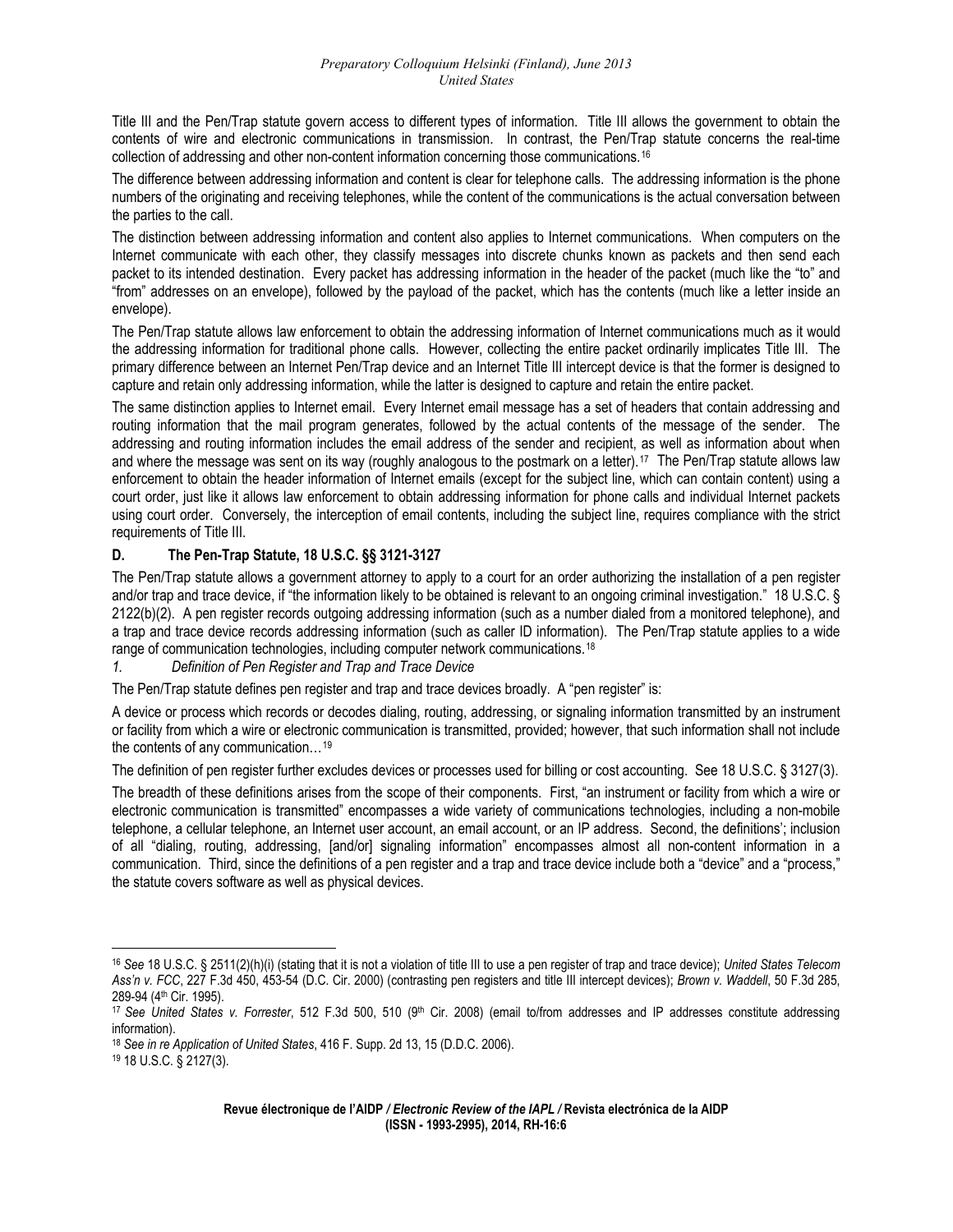# *2. Pen/Trap Orders: Application, Issuance, Service, and Reporting*

In order to obtain a pen/trap order, applicants must identify themselves, identify the law enforcement agency conducting the investigation, and then certify their belief that the information likely to be obtained is relevant to an ongoing criminal investigation being conducted by the agency. See 18 U.S.C. § 3122(b)(1)-(2). The issuing court must have jurisdiction over the offense being investigated. See 18 U.S.C. § 3122(a); 18 U.S.C. § 3127(2)(1). If the application has these elements, the statute requires the court to authorize the installation and use of pen/trap device anywhere in the U.S. See 18 U.S.C. § 3123(a)(1). The court will not conduct an "independent judicial inquiry into the veracity of the attested facts."<sup>[20](#page-6-0)</sup>

A federal pen/trap order can have effect outside the district of the issuing court. In the case of a federal applicant, the order "appl[ies] to any person or entity providing wire or electronic communication service in the United States whose assistance may facilitate the execution of the order." 18 U.S.C. § 3123(a)(1).

The government must also use "technology reasonably available to it" to avoid recording or decoding the contents of any wire or electronic communications. 18 U.S.C. § 3121(c). When there exists no way to avoid the inadvertent collection of content through the use of reasonably available technology, Justice Department policy requires that the government may not use any inadvertently collected content in its investigation. However a few courts have gone beyond the statute's requirement that the government use technology reasonably available to it to avoid collecting content.

A pen/trap order may authorize the installation and use of a pen/trap device for up to sixty days and may be extended for additional sixty-day periods. See 18 U.S.C. § 3123(c). The order should direct the provider not to disclose the existence of the pen-trap or the investigation "to any…person, unless or until otherwise ordered by the court," 18 U.S.C. § 3123(d)(2), and may order providers of wire or electronic communications service, landlords, custodians, or other persons to furnish all "information, facilities, and technical assistance" necessary to install pen/trap devices unobtrusively and with a minimum of interference with services. 18 U.S.C. § 3124(a), (b).

The Pen/Trap statute requires record keeping and reporting when law enforcement officers install their own pen/trap device on a packet-switched data network of a provider of electronic communications service to the public. See 18 U.S.C. § 3123(1)(3). In such cases, the agency must maintain a record that identifies: (1) the identity of the officers who installed the device; (2) that the device was installed, uninstalled, and accessed to obtain information; (3) the configuration of the device at the time of installation and any subsequent modifications thereof; and (4) the information collected by the device. See 18 U.S.C. § 3123(a)(3)(A). This record must be provided to the court within thirty days after termination of the Pen/Trap order (including any extensions thereof). See 18 U.S.C.§ 3123(a)(3)(A).

The Pen/Trap statute also grants providers of electronic or wire communication service broad authority to use pen/trap devices on their own networks without a court order. 18 U.S.C. § 3121(b).

#### *3. Emergency Pen/Traps*

The Pen/Trap statute authorizes the installation and use of a pen/trap without a court order in emergency circumstances involving: (1) immediate danger of death or serious bodily injury to any person; (2) conspiratorial activities characteristic of organized crime; (3) an immediate threat to a national security interest; or (4) an ongoing attack on a protected computer. See 18 U.S.C. § 3125(a)(1). The installation and use of an emergency pen/trap requires approval at least at the Deputy Assistant Attorney General level, or by the principal prosecuting attorney of any state or subdivision thereof who is acting pursuant to a state statute. See 18 U.S.C. § 3125(a). In order to authorize an emergency pen/trap, the relevant official must reasonably determine that: (1) a specified emergency situation requires the installation and use of the pen/trap device before an order authorizing such installation and use can, with due diligence, be obtained, and (2) there are grounds upon which a pen/trap order could be entered to authorize the installation and use. See 18 U.S.C. § 3125(a).

A court order authorizing the installation and use of the emergency pen/trap device must be sought within 48 hours after its installation and use. See U.S.C. § 3125(a), (c). In the absence of such an order, the use of the emergency pen/trap device must immediately end when the earliest of these events occurs: (i) the information sought is obtained, (ii) the application for the order is denied, or (iii) 48 hours have passed since the installation of the pen/trap device. 18 U.S.C.§ 3125(b).

#### *4. Pen/Trap Statute and Cell-Site Information*

Cell-site data identifies the antenna tower and, in some cases, the 120-degree face of the tower to which a cell phone is connected at the start and end of each call made or received. At best, this data reveals the neighborhood in which a cell phone

<span id="page-6-0"></span><sup>20</sup> *In re Application of United States*, 846 F.Supp. 1555, 1559 (M.D. Fla. 1994); *See also United States v. Fregos*o, 60 F.3d 1314, 1320 (8th Cir. 1995) ("The judicial role in approving use of trap and trace devices is ministerial in nature").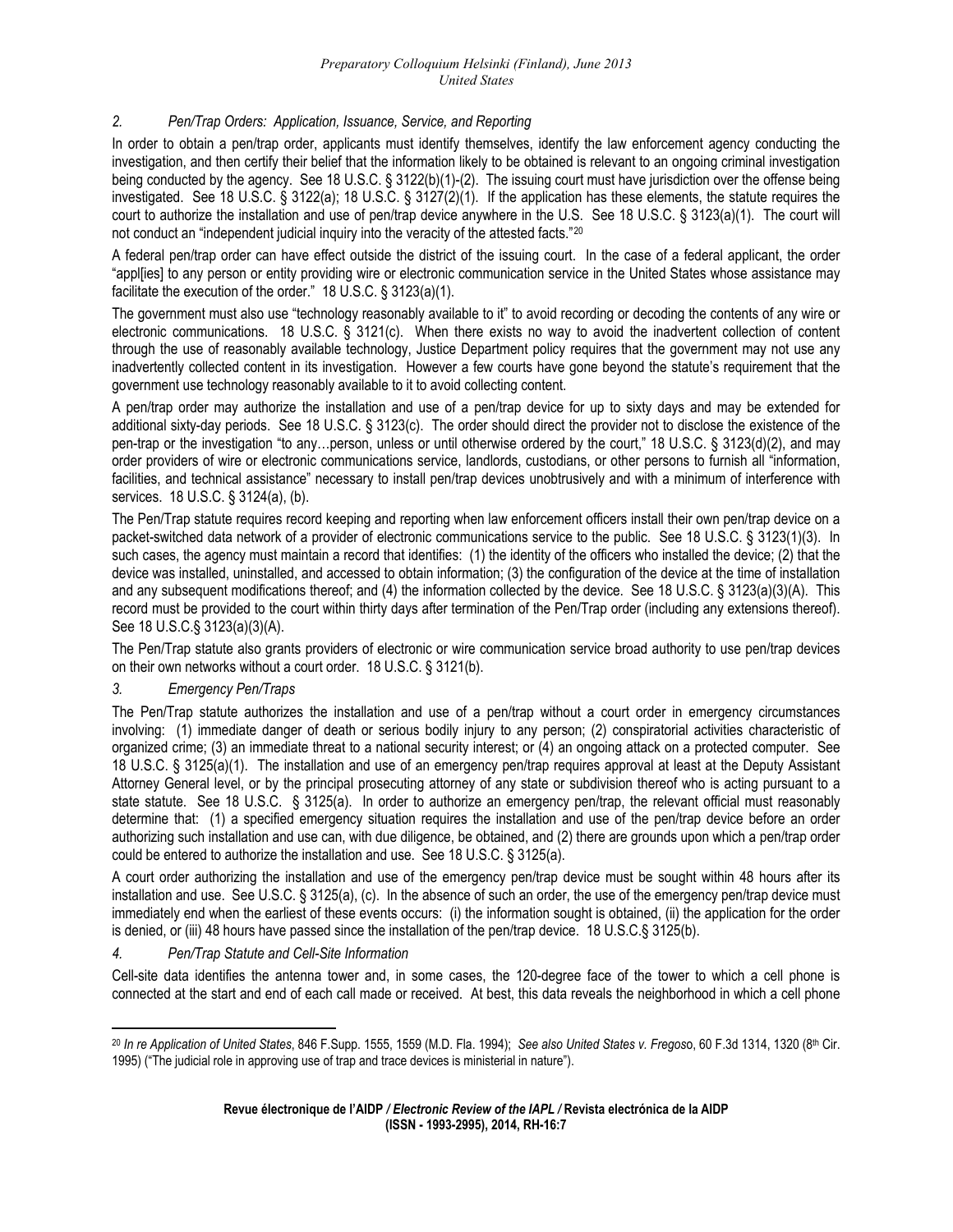user is located at the time a call starts and at the time it ends. It does not provide continuous tracking and is not a virtual map of a cell phone user's movement. Notwithstanding its relative lack of precision, cell-site information is an important investigatory mechanism that can help law enforcement determine where to establish physical surveillance and locate kidnapping victims, fugitives, and targets of criminal investigations.

In most districts, investigators can obtain prospective cell-site information through an application that satisfies both the Pen/Trap statute and 18 U.S.C. § 2703(d). The rationale beyond this "hybrid" use of the Pen/Trap statute and § 2703(d) is as follows: cellsite data is "dialing, routing, addressing, or signaling information." Hence, 18 U.S.C. § 3121(a) requires the government to obtain a pen/trap order to acquire this information. However, the Communications Assistance for Law Enforcement Act of 1994 ("CALEA") precludes the government from relying "solely" on the authority of the Pen/Trap statute to obtain cell-site data for a cell phone subscriber. 47 U.S.C. § 1002(a). Hence, some additional authority is required to obtain prospective cell-site information. Section 2703(d) provides this authority because it authorizes the government to use a court order to obtain all noncontent information concerning a customer or subscriber of an electronic communication service.

When they seek a hybrid order for prospective cell-site information, prosecutors must satisfy the requirements of both the Pen/Trap statute and 18 U.S.C. § 2703(d). This application should furnish: (i) a government attorney's affirmation "that the information likely to be obtained is relevant to an ongoing criminal investigation," 18 U.S.C. § 3122, and (ii) a further showing by the government attorney or "specific and articulable facts showing that there are reasonable grounds to believe that the contents of a wire or electronic communication, or the records or other information sought, are relevant and material to an ongoing criminal investigation." 18 U.S.C. § 2703(d). Hybrid orders otherwise generally follow the procedures for pen/trap orders.

# **5. The Wiretap Statute ("Title III")**

# *1. The General Prohibition*

Title III governs real-time electronic surveillance of the contents of communications. If law enforcement officials want to wiretap a suspect's phone, monitor a hacker breaking into a computer system, or accept the fruits of wiretapping by a private citizen who has discovered evidence of a crime, they first must consider the implications of Title III.

Title III assumes that every private communication can be modeled as an exchange between two participating parties, such as a telephone call between A and B. The statute forbids using an electronic, mechanical, or other device to intercept private wire, oral, or electronic communications between the parties unless one of several statutory exceptions applies. See 18 U.S.C. §§ 2510(4), 2511(1). The prohibition is quite broad and unlike some privacy laws that regulate only certain cases or specific places, Title III expansively prohibits eavesdropping (subject to certain exceptions and interstate requirements) essentially everywhere, by anyone, in the U.S. Whether investigators want to conduct surveillance at a home, at a workplace, in government offices, in prison, or on the Internet, they must almost invariably ensure that the monitoring complies with Title III's prohibitions.

Law enforcement officials and prosecutors must pose the following questions to ensure compliance with Title III:

- 1) Is the communication to be monitored one of the protected communications defined in 18 U.S.C. § 2510?
- 2) Will the proposed surveillance lead to an "interception" of the communications?
- 3) If the answer to the first two questions is "yes," does a statutory exception apply that allows the interception?

# *2. Key Phrases*

Title III broadly forbids the "interception" of "oral communications," "wire communications," and "electronic communications." These phrases are defined by the statute. See 18 U.S.C. §§ 2510(1), (2), (4), (12).

In general, telephone conversations are wire communications. The most important requirement is that the content of the communication must include the human voice. If a communication does not contain a human voice, either alone or in a group conversation, then it is not a wire communication. The additional requirement that wire communications must be sent "in whole or in part…by the aid of wire, cable, or other like connection."

Most Internet communications (including email) are electronic communications. "Electronic communication" is a broad, catch-all category. As a rule, a communication is an electronic communication if it is neither carried by sound waves nor can fairly be characterized as one containing the human voice (carried in party by wire).

The structure and language of the Stored Communications Act (SCA) and Title III require that the term "intercept" be applied only to communications acquired contemporaneously with their transmission. Title III defines "intercept" as "the aural or other acquisition of the contents of any wire, electronic, or oral communication through the use of any electronic, mechanical, or other device." 18 U.S.C. § 2510(4). The statutory definition of "intercept" does not expressly require that the "acquisition" of the communication be contemporaneous with the transmission of the communication. However, a contemporaneity requirement is necessary to maintain the proper relationship between Title III and the SCA's restrictions on access to stored communications. Otherwise, for example, a Title III order could be required to obtain unretrieved email from a service provider.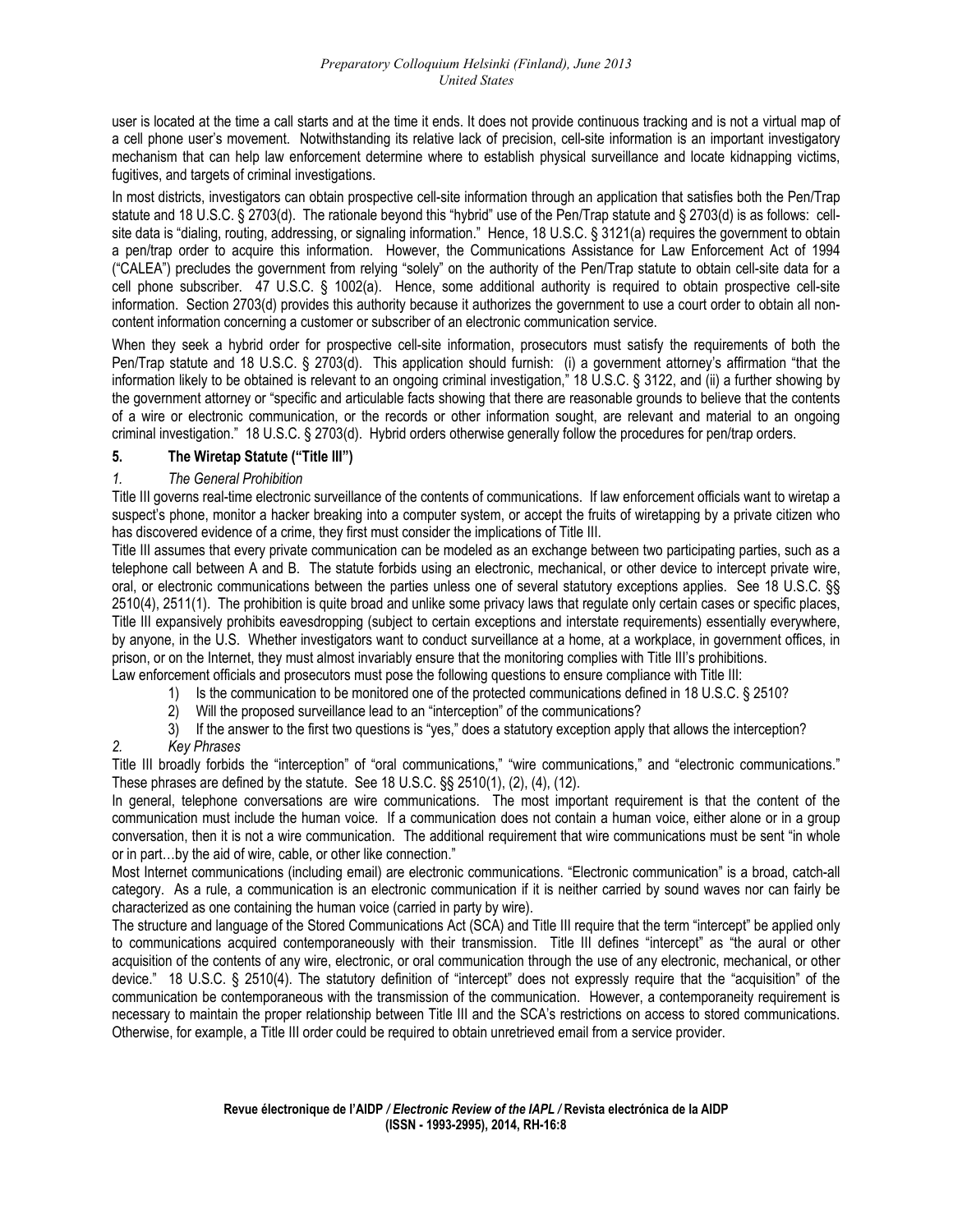## *3. Exceptions to Title III's Prohibitions*

Title III broadly prohibits the intentional interception, use, or disclosure of wire and electronic communications unless a statutory exception applies. See 18 U.S.C. § 2511(1). In general, this prohibition bars third parties (including the government) from wiretapping telephones and installing electronic "sniffers" that read Internet traffic.

The breadth of Title III's prohibition means that the legality of most surveillance techniques under Title III depends upon the applicability of a statutory exception. Title III has dozens of exceptions that may or may not apply in hundreds of different situations. In cases involving computer crimes or computer evidence, however, seven exceptions are especially pertinent as follows.

# *a. Interception Authorized by a Title III Order, 18 U.S.C. § 2518*

Title III allows law enforcement to intercept wire and electronic communications pursuant to a court order under 18 U.S.C. § 2518 (a "Title III order"). Law enforcement officials must obtain high-level Justice Department approval for federal Title III applications, by statute in the case of wire communications, see 18 U.S.C. § 2516(1), and by Justice Department policy in the case of electronic communications (except for numeric pagers). When authorized by the Justice Department and signed by a U.S. district court or court of appeals judge, a Title III order allows law enforcement to intercept communications for up to thirty days. See 18 U.S.C. § 2518(5).

Title III imposes several formidable requirements that must be fulfilled before investigators can obtain a Title III order. See 18 U.S.C. §§ 2516-2518. The application for an order must show probable cause to believe that the interception will reveal evidence of a predicate felony office listed in § 2516. See § 2518(3)(a)(b). For federal officials, the predicate felony offense must be one of the crimes specifically enumerated in § 2516(2). The application for a Title III order must also: (1) show that normal investigative procedures have been tried and failed, or reasonably appear to be unlikely to succeed or to be too dangerous, see §  $2518(1)(c)$ ; and (2) show that the surveillance will be conducted in a way that minimizes the interception of communications that do not provide evidence of a crime. See § 2518(5).

*b. Consent of a Party to the Communication, 18 U.S.C. § 2511(2)(c)-(d)* 

The consent exceptions under paragraphs 2511(2)(c) and (d) are perhaps the most frequently used exceptions to Title III's general prohibition on intercepting communications. The first consent exception applies to those acting under color of law:

It shall not be unlawful under this chapter for a person acting under color of law to intercept a wire, oral, or electronic communication, where such person is a party to the communication or one of the parties to the communication has given prior consent to such interception.

The second consent exception applies more generally:

It shall not be unlawful under this chapter for a person not acting under color of law to intercept a wire, oral, or electronic communication where such person is a party to the communication or where one of the parties to the communication has given prior consent to such interception unless such communication is intercepted for the purpose of committing any criminal or tortious act in violation of the Constitution or laws of the United States or of any State.

In general, both of these provisions authorize the interception of communications when one of the parties to the communication consents to the interception. For instance, if an undercover government agent or informant records a telephone conversation between his/herself and a suspect, his/her consent to the recording authorizes the interception.[21](#page-8-0) Similarly, if a private person records his/her own telephone conversations with others, his/her consent authorizes the interception unless the commission of a criminal or tortious act was at least a determinative factor in his/her motivation for intercepting the communication.<sup>[22](#page-8-1)</sup>

Consent under subsections 2511(c) and (d) may be express or implied.[23](#page-8-2) The key to establishing implied consent in most cases is showing that the consenting party received actual notice of the monitoring and used the monitored system anyway.

*i. Bannering and Consent* 

Monitoring use of a computer network does not violate Title III after users view an appropriate network banner informing them that use of the network constitutes consent to monitoring. A banner is a posted notice informing users as they log on to a network that their use may be monitored, and that subsequent use of the system constitutes consent to the monitoring.

*ii. Who Is a "Party to the Communication" in a Network Intrusion?* 

Sections 2511(2)(c) and (d) allow any "person" who is a "party to the communication" to consent to monitoring of that communication. In the case of wire communications, a "party to the communication" is usually easy to identify. For instance, either conversant in a two-way telephone conversation is a party to the communication.

<span id="page-8-0"></span> <sup>21</sup> See e.g., Obron Atlantic Corp. v. Barr, 990 F.2d 861, 863-64 (6<sup>th</sup> Cir. 1993) (relying on § 2511(2)(d).

<span id="page-8-2"></span><span id="page-8-1"></span><sup>22</sup> *See United States v. Cassiere*, 4 F.3d 1006, 1021 (1st Cir. 1993) (interpreting § 2511(2)(d). 23 *See United States v. Amend*, 831 F.2d 373, 378 (2d Cir. 1987).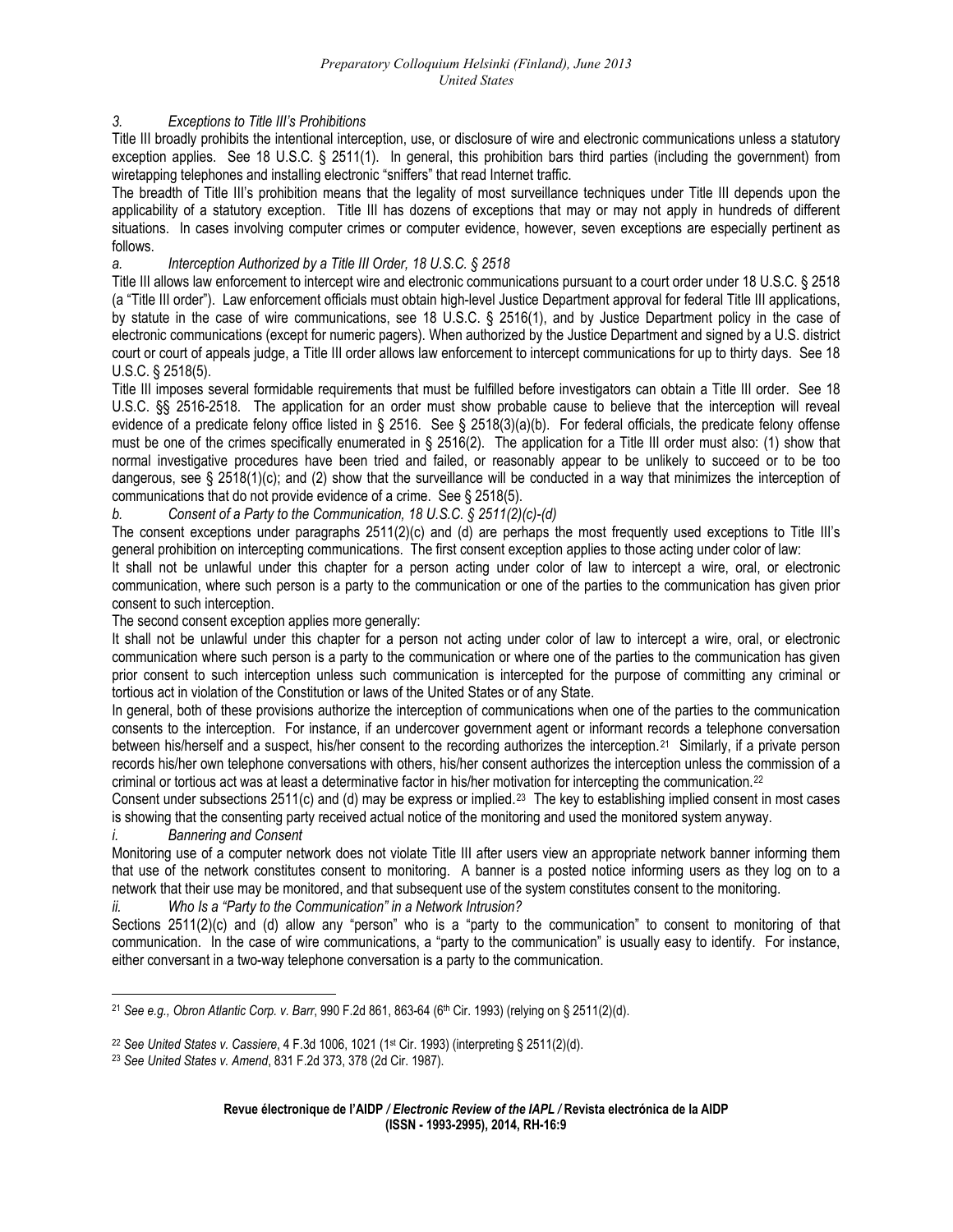#### *c. The Provider Exception*

Employees or agents of communications service providers may intercept and disclose communications to protect the providers' rights or property. For example, system administrators or computer networks generally may monitor hackers intruding into their networks and then disclose the fruits of monitoring to law enforcement without violating Title III. This privilege belongs to the provider alone, however, and cannot be exercised by law enforcement. After the provider has communicated with law enforcement, the computer trespasser exception may provide surer basis for monitoring by law enforcement.

The "rights or property of the provider" clause of § 2511(2)(a)(1) grants providers the right "to intercept and monitor [communications] placed over their facilities in order to combat fraud and theft of service."[24](#page-9-0) For instance, employees of a cellular phone company may intercept communications from an illegally "cloned" cell phone in the course of locating its source.[25](#page-9-1)

Hence, providers investigating unauthorized use of their systems have broad authority to monitor and disclose evidence of unauthorized use under § 2511(2)(a)(i), but should try to tailor their monitoring and disclosure to that which is reasonably related to the purpose of the monitoring.

Agents and prosecutors should refrain from using the provider exception to satisfy law enforcement needs that lack a substantial nexus with the protection of the provider's rights and property. While the exception allows providers to intercept and disclose communications to law enforcement to protect their rights or property, it does not allow law enforcement officers to direct or ask system administrators to monitor for law enforcement purposes.

Law enforcement involvement in provider monitoring of government networks creates special problems. Because the lines of authority often blur, law enforcement agents should exercise special care.

## *d. The Computer Trespasser Exception, 18 U.S.C. § 2511(2)(i)*

Title III permits victims of computer attacks to authorize persons "acting under color of law" to monitor trespassers on their computer systems. In particular, the computer trespasser exception provides:

It shall not be unlawful under this chapter for a person acting under color of law to intercept the wire or electronic communications of a computer trespasser transmitted to, through, or from the protected computer, if:

- (I) the owner or operator of the protected computer authorizes the interception of the computer trespasser's communication on the protected computer;
- (II) the person acting under color of law is lawfully engaged in an investigation;
- (III) the person acting under color of law has reasonable grounds to believe that the contents of the computer trespasser's communications will be relevant to the investigation; and
- (IV) such interception does not acquire communications other than those transmitted to or from the computer trespasser.

# 18 U.S.C.§ 2511(2)(i).

18 U.S.C. § 2510(21) defines a "computer trespasser" to include any person who accesses a "protected computer" without authorization, provided the person is not "known by the owner or operator of the protected computer to have an existing contractual relationship with the owner or operator of the protected computer for access to all or part of the protected computer." The exception authorizes law enforcement or a private party acting at the direction of law enforcement to intercept the communications of a computer trespasser transmitted to, through, or from a protected computer. Before the interception can

occur, the four requirements found in  $\S$  2511(2)(i)(I)-(IV) must be met. *e. The Extension Telephone Exception, 18 U.S.C. § 2510(5)(a)* 

As a result of Title III's "extension telephone" exception, the statute is not violated by the use of:

Any telephone or telegraph instrument, equipment or facility, or any component thereof, (i) furnished to the subscriber or user by a provider of wire or electronic communication service in the ordinary course of its business and being used by the subscriber or user in the ordinary course of its business or furnished by such subscriber or user for connection to the facilities of such service and used in the ordinary course of business; or (ii) being used by a provider of wire or electronic communication service in the ordinary course of its business, or by an investigative or law enforcement officer in the ordinary course of his duties.

18 U.S.C. § 2510(5)(a). Congress intended this exception to have a fairly narrow application: the exception was designed to allow businesses to monitor by way of an "extension telephone" the performance of their employees who spoke on the phone to customers. The "extension telephone" exception clarifies that when a phone company furnishes an employer with an extension

<span id="page-9-1"></span><span id="page-9-0"></span><sup>24</sup> *United States v. Villanueva*, 32 F.Supp. 2d 635, 638 (S.D.N.Y. 1998). 25 *See United States v. Pervaz*, 118 F.3d 1, 5 (1st Cir. 1997).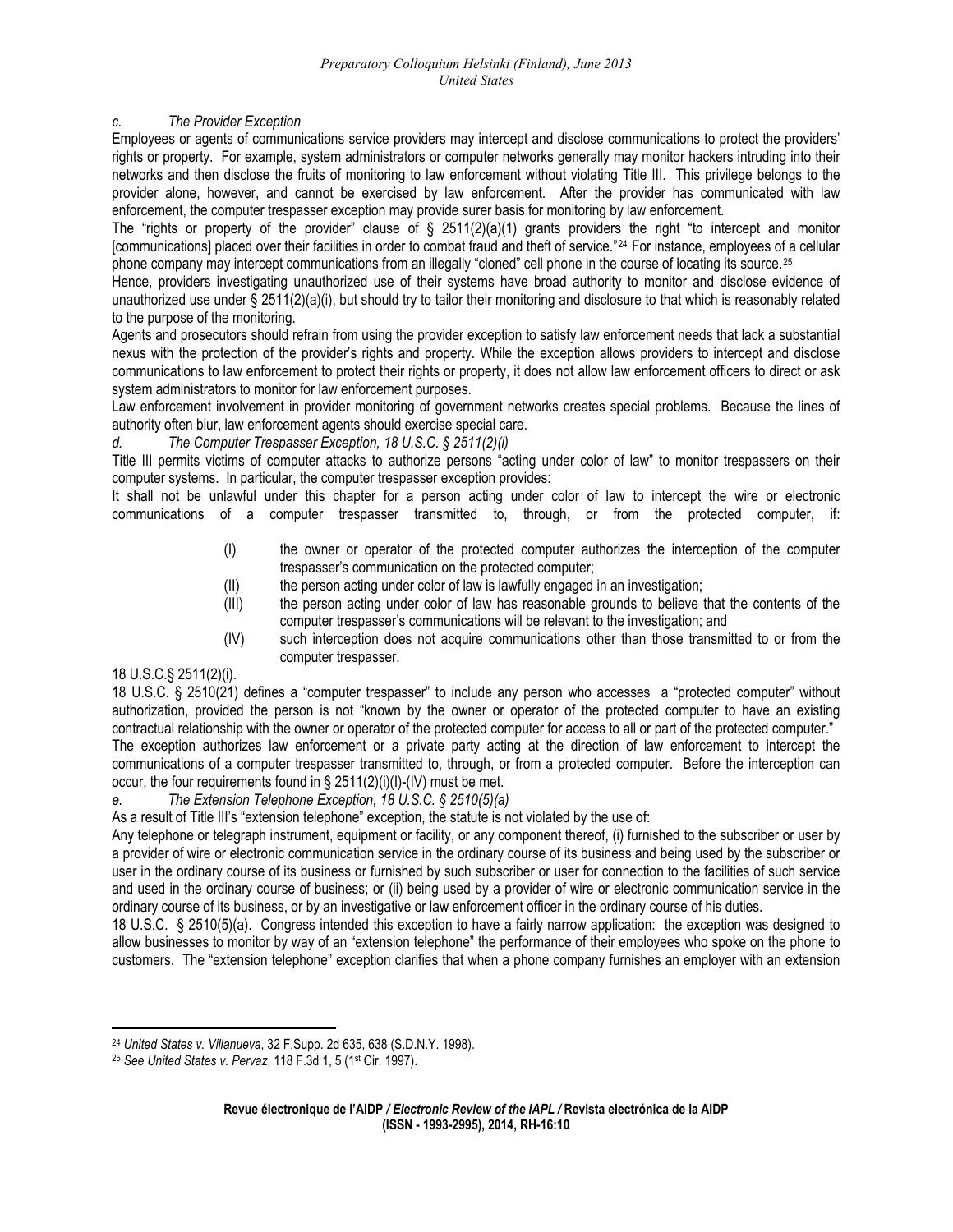telephone for a legitimate work-related purpose, the employer's monitoring of employees using the extension phone for legitimate work-related purposes does not violate Title III.[26](#page-10-0)

*f. The 'Inadvertently Obtained Criminal Evidence' Exception, 18 U.S.C. § 2511(3)(b)(iv)* 

Section 2511(3)(b) lists several narrow contexts in which a provider of electronic communication service to the public can divulge the contents of communications. The most important of these exceptions allows a public provider to divulge the contents of any communications that

Were inadvertently obtained by the service provider and which appears to pertain to the commission of a crime, if such divulgence is made to a law enforcement agency.

18 U.S.C. § 2511(3)(b)(iv).

*g. The 'Accessible to the Public' Exception, 18 U.S.C. § 2511(2)(g)(i)* 

Section 2511(2)(g)(i) allows "any person" to intercept an electronic communication made through a system "that is configured so that…[the] communication is readily accessible to the general public." Congress intended this language to allow the interception of an electronic communication that has been posted to a public bulletin board, a public chat room, or a Usenet newsgroup.

# **6. Remedies for Violations of Title II and the Pen/Trap Statute**

Law enforcement officials and prosecutors must comply with Title III and the Pen/Trap statute when they plan electronic surveillance. Violations can result in criminal penalties, civil liability, and (in the case of certain Title III violations) suppression of the evidence obtained. See 18 U.S.C. § 2511(4) (criminal penalties for Title III violations); 18 U.S.C. §2520 (civil action for Title III violations); 18 U.S.C. § 3121(d) (criminal penalties for Pen/Trap statute violations); 18 U.S.C. § 2707(a), (g) (civil action for certain Pen/Trap statute violations); 18 U.S.C. § 2518(10)(a) (suppression for certain Title III violations). However, as a practical matter, courts may conclude that the electronic surveillance statutes were violated even after agents and prosecutors have acted in good faith and with full regard for the law. For instance, a private citizen may wiretap his/her neighbor and later turn over the evidence to the police, or agents may intercept communications using a court order that the agents later learn is defective. In addition, a court may construe an ambiguous portion of Title III differently than did the investigators, leading the court to find that a violation of Title III occurred. Accordingly, prosecutors and agents must understand not only what conduct the surveillance statutes prohibit, but also what the ramifications might be if a court finds that the statutes have been violated.

## *1. Suppression Remedies*

Title III provides for statutory suppression of wrongfully intercepted oral and wire communications, but not electronic communications. The Pen/Trap statute does not provide a statutory suppression remedy. Constitutional violations may also result in suppression of the evidence wrongfully obtained.

*2. Defenses to Civil and Criminal Actions* 

Agents and prosecutors are generally protected from liability under Title III for reasonable decisions made in good faith in the course of their official duties.

# **7. U.S. Law Provisions for Mutual Legal Assistance Concerning Interception of Telecommunication**

#### 1. *U.S. Law Provisions for Mutual Assistance on Interception of Telecommunications*

The U.S. is a member of the Council of Europe Cybercrime Convention. Art. 34 permits parties to request assistance in the interception of content data. However, it is narrowly drawn. There is no general obligation to provide this form of cooperation. Instead, assistance is available "only to the extent" already allowed by applicable mutual legal assistance treaties and domestic law. In the U.S., such law, as mentioned above, is subject to close judicial supervision. In no case can a foreign authority obtain information on terms that are less restrictive than for U.S. law enforcement. Currently, no authority exists to intercept communications based solely on the request of a foreign government.

The U.S. can only accommodate such a request if the interception of the communications were independently authorized as part of a related or parallel investigation in the U.S., and disclosing the contents of the intercepted communications were otherwise appropriate.<sup>[27](#page-10-1)</sup> A search warrant does not comprise enough authority to intercept the content of communications in transmission, as that collection is governed by the wiretap and interception statutes discussed above. Although a search warrant can be used to obtain stored data, it must involve a crime recognized under U.S. law.[28](#page-10-2)

<span id="page-10-0"></span><sup>26</sup> *See Briggs v. Am. Air Filter Co*., 630 F.2d 414, 418 (5th Cir. 1980) (reviewing legislative history of Title III); *Watkins v. L.M. Berry & Co*., 704 F.2d 577, 582 (11<sup>th</sup> Cir. 1983) (applying exception to permit monitoring of sales representatives); *James v. Newspaper Agency Corp.*, 591 F.2d 579, 591 F.2d 579, 591 F.2d 579, 591 F.2d 579, 591 F.2d 579, 591 F.2d 579, 58

<span id="page-10-2"></span><span id="page-10-1"></span><sup>27</sup> See 18 U.S.C. § 2517(7).<br><sup>28</sup> U.S. Senate Committee on Foreign Relations, Council of Europe Convention on Cybercrime (Treaty Doc. 108-11), 109<sup>th</sup> Congr., 1<sup>st</sup> Sess, Exec. Rept. 109-6, Nov. 8, 2005, at 4.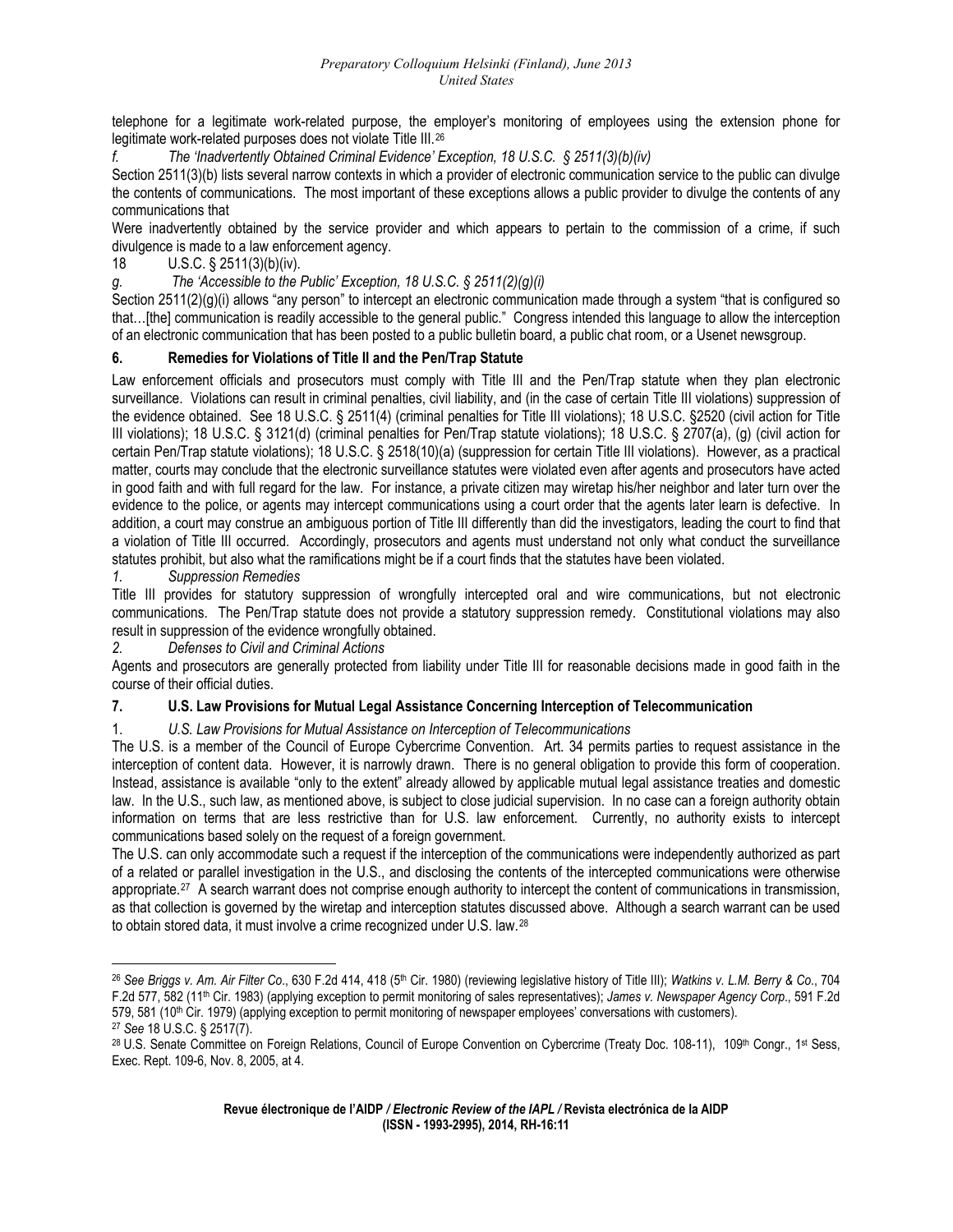At least one U.S. MLAT, namely Article 12 of the German Treaty<sup>[29](#page-11-0)</sup> provides:

Each party may at the request of the other party, within its possibilities and under the conditions prescribed by its domestic law,

- 1. take the necessary steps for the surveillance of telecommunications,
- 2. permit the operation in its territory of criminal investigations by law enforcement officials of the other party acting under covert or false identity, and
- 3. permit controlled deliveries in connection with criminal investigations.

This article is to implement more detailed articles in the Second Additional Protocol to the European Convention on Mutual Assistance in Criminal Matters<sup>[30](#page-11-1)</sup> and the United Nations Conventions Against Transnational Organized Crime and Corruption. The U.S. government is trying to include similar provisions in its future bilateral treaties on mutual assistance in criminal matters, thereby significantly broadening the scope of treaty sanctioned transnational investigations by its law enforcement agencies. [31](#page-11-2)

2. *U.S. Participation in International Conventions on the Interception of Communications* 

As mentioned, the U.S. is a member of the Council of Europe Cybercrime Convention. It ratified the Convention on September 29, 2006. The Convention became effective in the U.S. on January 1, 2007.[32](#page-11-3)

*a. The Extent to Which General Grounds for Refusal Apply Concerning Internet Searches and Other Means to Look Into Computers and Networks Located Elsewhere* 

U.S. legislative history indicates that the grounds for refusal for the U.S. as a requested state contained in article 27(4) of the Cybercrime Convention are analogous to those contained in U.S. bilateral MLATs. Assistance is to be provided in accordance with the provisions of mutual legal assistance treaties between the parties where they exist. Where no such treaties exist between parties, Article 27 of the Convention provides a procedural mechanism for cooperation to be applied between them, including the grounds for refusal of such requests (in addition to any grounds provided under the law of the requested party).<sup>[33](#page-11-4)</sup>

The grounds for refusal contained in Article 27(4) of the Cybercrime Convention are analogous to those contained in U.S. bilateral MLATs. Among the most important of the grounds whereby the U.S. as the requested state can deny assistance are: prejudice to sovereignty, security, or other essential public interest; requested procedure prohibited by the law of the requested country; excludable offenses; non-compliance with the treaty; refusal to disclose non-public government documents; refusals to transfer person in custody; lack of reasonable grounds or suspicion; non bis in idem; effect on human rights; political offense or offense related to political offense; and military offense.<sup>[34](#page-11-5)</sup>

The executive branch officials confirmed to the Senate Foreign Relations Committee that the defense of "prejudice to sovereignty, security or other essential public interest" authorizes the U.S. to deny a request where providing the assistance would impinge on U.S. Constitutional protections, such as free speech, and that the executive branch intends to deny assistance in such situations. In addition, executive branch officials committed that "[T]he Department of Justice will carefully review each request, regardless of the country from which it comes, to ensure that compliance with it would not impinge on U.S. fundamental principles and policy, and that U.S. implementation of foreign requests would not be inconsistent with Constitutional protections."[35](#page-11-6)

*b. Whether the U.S. Double Criminality Requirement for Cooperation Is Justified in Situations in Which the Perpetrator Caused Effects from a State in Which the Conduct Was Allowed into a State Where the Conduct is Criminalized* 

The lack of a dual criminal requirement in conventions, such as the Cybercrime Convention, is not a per se barrier to the U.S. government rendering mutual assistance. In the last few decades, the U.S. has concluded approximately 50 bilateral mutual legal assistance treaties that do not require dual criminality.

The U.S. believes that its MLATs and the Cybercrime Convention provide enough protection of U.S. constitutional interests. For instance, Art. 27(4) of the Cybercrime Convention are analogous to those contained in U.S. bilateral MLATs. A requested party can refuse any request concerning a political offense or that is likely to prejudice its sovereignty, security, *ordre public,* or other

 29 Entered into force February 1, 2010.

<span id="page-11-1"></span><span id="page-11-0"></span><sup>30</sup> The text of the Second Additional protocol, the official explanatory report, a list of the signatories and parties, and the text of their reservations and declarations are available on the Council of Europe treaty website: http://conventions.coe.int.<br><sup>31</sup> Michael Abbell, OBTAINING EVIDENCE ABROAD IN CRIMINAL CASES 2010, §4-4, 181 (2010).<br><sup>32</sup> See the treaty

<span id="page-11-2"></span>

<span id="page-11-3"></span><sup>2012).</sup> 

<span id="page-11-4"></span><sup>33</sup> U.S. Senate Foreign Relations Committee, Council of Europe Convention on Cybercrime, 109<sup>th</sup> Cong., 1<sup>st</sup> Sess., Exec. Rept. 109-6 at 5 (Nov. 8, 2005).

<span id="page-11-5"></span><sup>34</sup> For more discussion on reasons for denying a request for assistance, *see* Michael Abbell, OBTAINING EVIDENCE ABROAD IN CRIMINAL CASES §4.5 (pp. 181-87) 2010.

<span id="page-11-6"></span><sup>35</sup> U.S. Senate Foreign Relations Committee, Council of Europe Convention on Cybercrime, *supra*, at 5.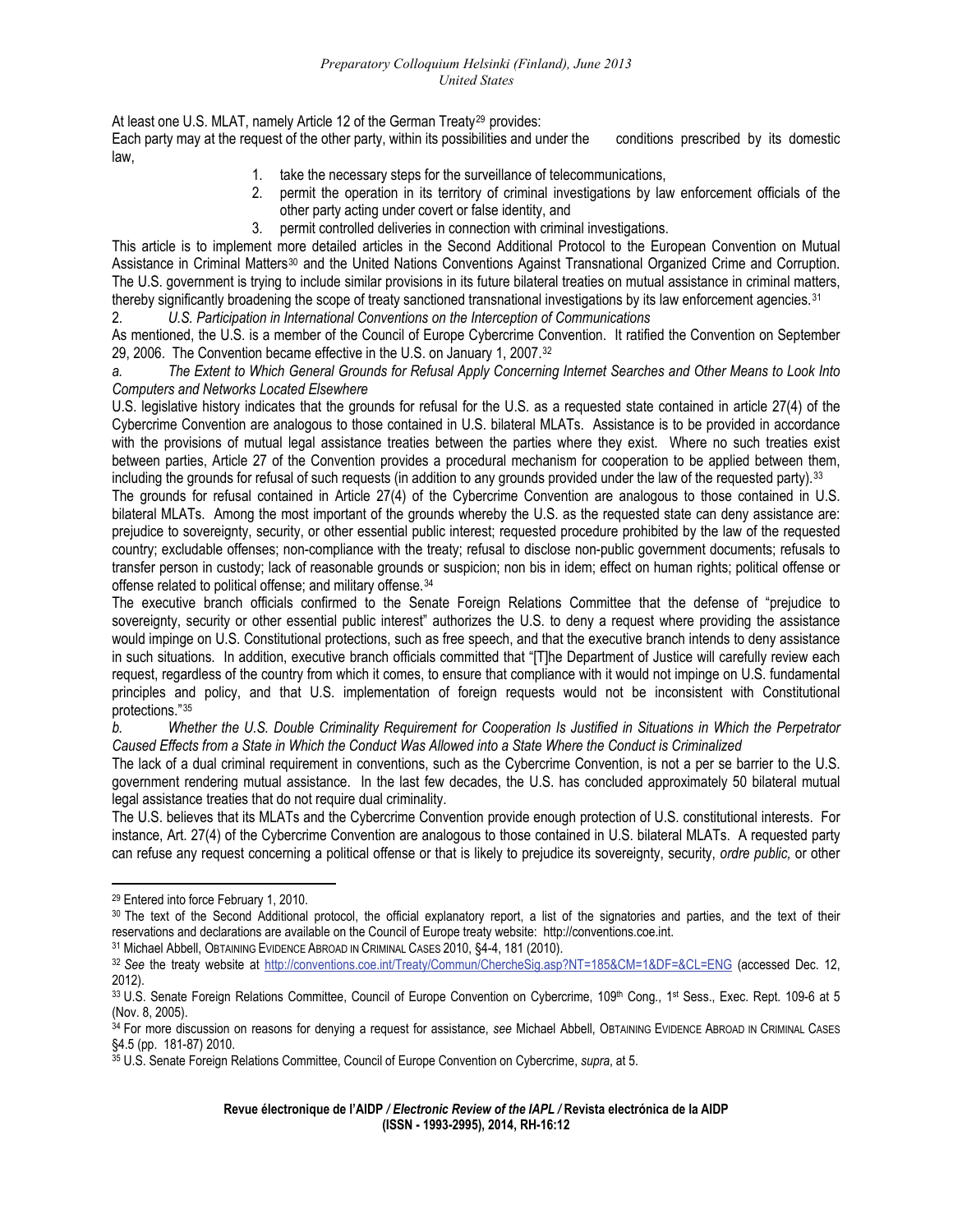essential interests. In response to questions from the Senate Foreign Relations Committee in connection with the ratification of the Cybercrime Convention, U.S. executive branch officials confirmed that these provisions in Art. 27 authorize the U.S. to deny a request where providing the assistance would impinge on U.S. constitutional protections, such as free speech. The U.S. executive branch said it intends to deny assistance in such situations.*[36](#page-12-0)*

3. *Whether U.S. National Law Permits Extraterritorial Investigations? If so, under Which Conditions?* 

The U. S., like other countries, takes the position that it can use its own legal mechanisms to request data from any cloud server located anywhere around the world so long as the cloud service provider is subject to US jurisdiction — that is, when the entity is based in the United States, has a subsidiary or office in the United States, or otherwise conducts continuous and systematic business in the United States.[37](#page-12-1)

#### *a. U.S. Extraterritorial Investigations*

The U.S. has at least nine different methods of coercion to obtain evidence located abroad, to obtain testimony from witnesses located abroad, and to secure the transfer of private assets to the U.S. These methods include: (1) compelling testimony of U.S. nationals or residents located abroad through subpoenas issued by federal courts and notwithstanding potential violations of the laws of other countries, especially civil law countries; (2) compelling production of documents located abroad when a U.S. court has personal jurisdiction over the alleged wrongdoer, the documents, or other tangible evidence is in the possession, custody, or control of the alleged wrongdoer, or a related entity, and the production of the evidence is not protected by an evidentiary privilege; (3) compelling the production of documents located abroad from a third party that is not a target of the investigation or a defendant in the prosecution, including documents of foreign banks or corporations or of foreign branches of U.S. banks or corporations with which the target or defendant conducted business; (4) compelling through a subpoena a foreign witness in the U.S., including persons transiting the U.S., to testify; (5) compelling the production of documents from foreign entities by a subpoena *duces tecum* of an officer or custodian over whom the U.S. has personal jurisdiction; (6) compelling "consents" to disclose third-party records as means to overcome bank secrecy; (7) compelling targets of U.S. criminal investigations and defendants not to seek action abroad to block prosecutors' efforts to obtain evidence; (8) compelling repatriation of assets to pay a fine or taxes or for purposes of forfeiture; and (9) imposing a tax levy on a bank in the U.S. for funds of a taxpayer located in a foreign branch.

The person whose testimony or assistance is sought often challenges the use of coercive methods to obtain evidence abroad, as do foreign courts. These challenges raise a host of legal issues, including constitutional questions – including the right against self-incrimination, due process, improper search and seizures – jurisdiction, conflicts of law, and foreign sovereign compulsion. Often the more difficult coercive techniques involve third parties abroad and subpoenas directing witness testimony from foreign persons or the production of documents from foreign entities. The coercive techniques often work when federal courts serve them on persons in the U.S. over whom the court has established jurisdiction, especially if documents or other tangible evidence are believed to be within their possession, custody, or control – even if located abroad.

*b. Extraterritorial Investigations for Foreign Authorities* 

In general, the U.S. will not conduct extraterritorial investigations to give mutual assistance to foreign governments. For instance, since the U.S. implements the Cybercrime Convention, consistent with existing procedures for mutual legal assistance, the U.S. does not and will not use tools authorized under Foreign Intelligence Surveillance Act procedures or administrative subpoenas to meet its treaty obligations. Rather, the U.S. uses longstanding statutory and mutual legal assistance treaty and agreement procedures consistently with the judicial oversight provided under those treaties and laws, in full compliance with the rights guaranteed under the U.S. Constitution. For instance, U.S. execution of foreign government requests for collection of disclosure of electronic evidence would require judicial oversight.<sup>[38](#page-12-2)</sup> Yet, U.S. service providers may receive judicial orders from other countries to disclose such information. Direct application of foreign laws, including privacy frameworks, have far-reaching implications for service providers everywhere. Expanded trans-border access would likely make business even more complicated.

In connection with foreign judicial orders, the U.S. does not accommodate national law enforcement authorities or judicial orders, requesting information from third parties and other persons in the absence of MLAT requests. In this connection, service providers and other businesses with websites that can be used by persons in other countries, and other third parties that hold

<span id="page-12-2"></span>Adopted by the T-CY on 6 December 2012, [http://www.coe.int/t/dghl/standardsetting/t](http://www.coe.int/t/dghl/standardsetting/t-cy/TCY2012/TCY_2012_3_transborder_rep_V30public_7Dec12.pdf)[cy/TCY2012/TCY\\_2012\\_3\\_transborder\\_rep\\_V30public\\_7Dec12.pdf](http://www.coe.int/t/dghl/standardsetting/t-cy/TCY2012/TCY_2012_3_transborder_rep_V30public_7Dec12.pdf) (accessed Dec. 17, 2012). 38 *Id*. at 5-6.

<span id="page-12-1"></span><span id="page-12-0"></span><sup>&</sup>lt;sup>36</sup> Id. at 5.<br><sup>37</sup> Council of Europe, *Discussion paper Transborder access and jurisdiction: What are the options*? Report of the Transborder Group Adopted by the T-CY on 6 December 2012, Cybercrime Convention Committee (T-CY) Ad-hoc sub-group on jurisdiction and transborder access to data, Report of the Transborder Group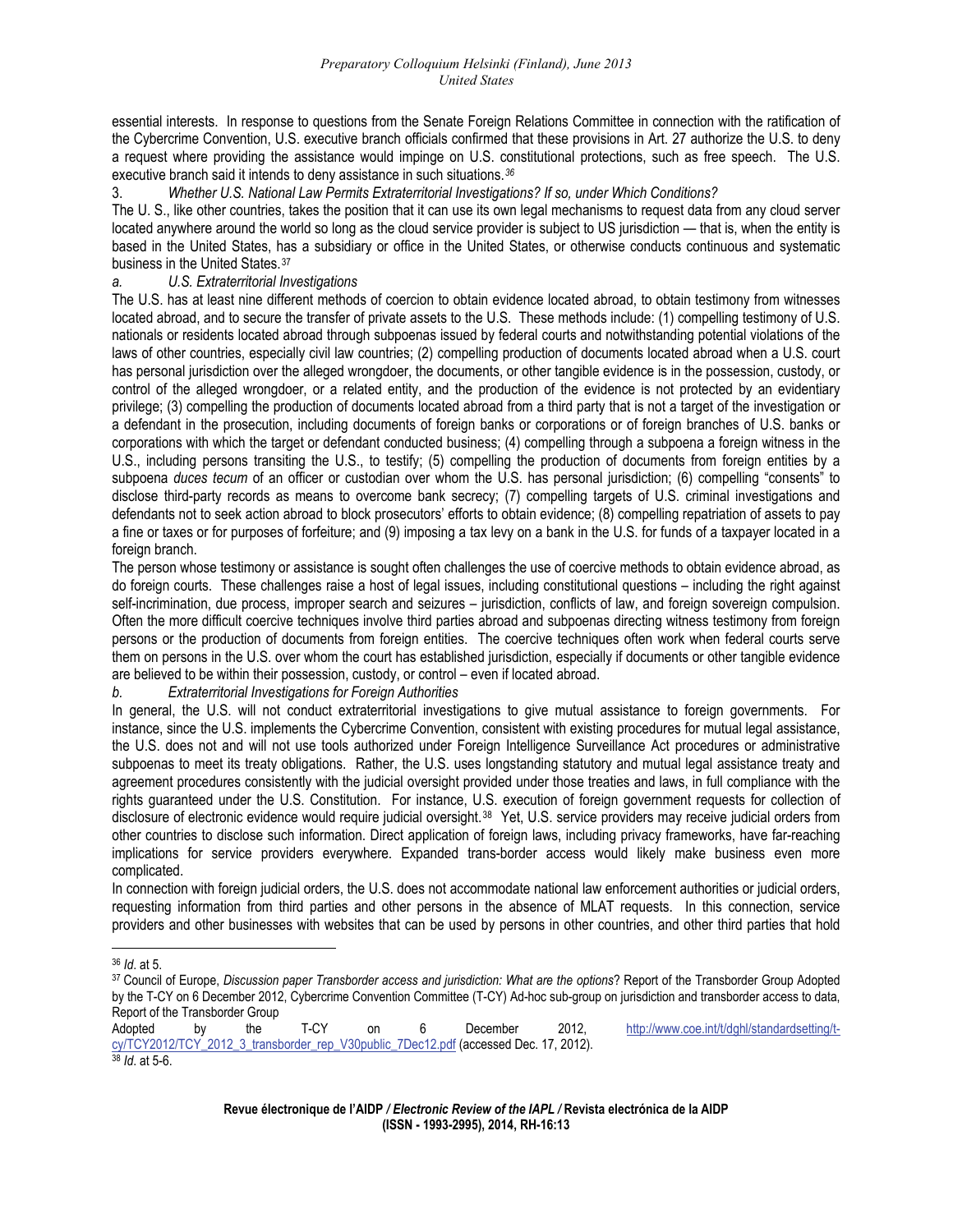data for or about a person, are already struggling to comply with disparate and sometimes conflicting laws of different states. For example, it is usually a criminal offense in the United States for a commercial service provider to disclose to anyone (including a foreign government) the contents of an electronic communication.<sup>[39](#page-13-0)</sup>

4. *Is Self Service (Obtaining Evidence in Another State Without Asking Permission) Permitted? What Conditions Should Be Fulfilled in Order to Allow Self Service? How Does the U.S. Differentiate for Public and Protected Information? What Is the (Both Active and Passive Practice) in the U.S.?* 

In the case of *United States v. Verdugo-Urquidez*, 494 U.S. 259 (1990), the U.S. Supreme Court upheld the use of evidence seized in Mexico, even though the search did not occur pursuant to a warrant and appeared not to conform to either U.S. or Mexico legal requirements concerning search and seizure. Because the defendant was not a U.S. citizen, the court held that the Fourth Amendment and the Bill of Rights do not apply to foreigners, but only U.S. citizens.

To the extent the U.S. conducts wiretaps and some of the conversations occur in another country, the U.S. law enforcement agents may be said to engage in self-service. There have been a number of high profile law enforcement cases, such as that of Christopher "Dudus" Coke. The Jamaican Prime Minister at the time, Bruce Golding, publicly said the Jamaican government would not honor the U.S. extradition request because it was based on illegally obtained evidence, namely U.S. wiretaps on Jamaican territory. However, Coke eventually surrendered and waived extradition. His counsel moved to suppress the evidence from the illegal wiretaps. After the U.S. court denied his motion, he pled guilty.[40](#page-13-1)

In 2003, both the High Court and subsequently the Eastern Caribbean Supreme Court upheld the extradition. The defendants appealed to the UK Privy Council. In the meantime, the two individuals— Noel Heath and Glenroy Matthew—have been named Specially Designated Narcotics Traffickers under the Foreign Narcotics Kingpin Designation Act. One of the major legal issues in their case was whether the court could use evidence from U.S. wiretaps on St. Kitts territory in support of the extradition requests. However, the U.S. had permission from St. Kitts to conduct wiretaps in St. Kitts.[41](#page-13-2)

5. *If the U.S. Has Self-Service Legislation, Does Such Legislation Also Apply to Searches to be Performed on the Publicly Accessible Web, or In Computers Located Outside the U.S.?* 

It appears, as discussed in the preceding section, that most U.S. self-service is done through practice, rather than by legislation.

6. *Is the U.S. a Party to Passenger Name Record (PNR) (Financial Transactions, DNA-Exchange, Visa Matters or Similar Agreements? Specify and State How the Exchange of Data Is Implemented into National Law. Does the U.S. Have an On-Call Unit that Is Staffed on a 24/7 Basis to Exchange Data with Respect to Information for Criminal Investigation?* 

The U.S. shares information on travelers with a handful of countries to better secure, manage, and facilitate the international movement of people. The U.S. and EU members have concluded information-sharing agreements concerning human mobility in the context of strengthening security against "dangerous individuals" and facilitating travel for low risk individuals.

Governments obtain and analyze data on travelers for two main purposes: (1) for traditional security purposes, such as countering terrorism and combating organized crime; and (2) for human mobility-related purposes, such as managing travel and immigration.

The U.S. and some of its partners process information on travelers, including information contained in a visa application, the biographical page of a passport, the biometric chip of an electronic passport, the biometric digital facial picture, and fingerprints submitted to immigration authorities upon arrival at a port of entry, the details included in flight reservations, credit card numbers, frequent flyer miles, and meal preferences.[42](#page-13-3)

*a. Passenger Name Records* 

United States (U.S.) law requires airlines operating flights to or from the United States to provide the Department of Homeland Security (DHS), U.S. Customs and Border Protection (CBP) with certain passenger data (referred to as Passenger Name Record (PNR) data) that allows CBP to facilitate safe and efficient travel. This practice has been widely accepted around the world and is increasingly replicated by foreign border authorities, although some commentators in Europe have questioned the privacy impact of this requirement.

<span id="page-13-0"></span><sup>39</sup> Council of Europe, *Discussion paper Transborder access and jurisdiction: What are the options?* Report of the Transborder Group Adopted by the T-CY on 6 December 2012, United States Code, Title 18, Section 2701, available at [http://uscode.house.gov/download/title\\_18.shtml,](http://uscode.house.gov/download/title_18.shtml) *supra*, at 13. 40 Chris McGreal, *Christopher 'Dudus' Coke tells US court: 'I'm pleading guilty because I am'*, THE GUARDIAN, Sept. 1,

<span id="page-13-1"></span><sup>2012</sup> [http://www.guardian.co.uk/world/2011/sep/01/christopher-dudus-coke-us-c](http://www.guardian.co.uk/world/2011/sep/01/christopher-dudus-coke-us-court)ourt.<br><sup>41</sup> See, e.g., Noel Zambo Heath sold to the U.S. Injustice System for Rice and Peas, [http://groups.yahoo.com/group/amlaselassie/message/1,](http://groups.yahoo.com/group/amlaselassie/message/1)

<span id="page-13-2"></span>Feb. 13, 2007.

<span id="page-13-3"></span><sup>42</sup> Hiroyuki Tanaka, Rocco Bellanova, Susan Ginsberg, Paul deHert, *Transnatlantic Information Sharing: At a Crossroads,* Migration Policy Institute (Jan. 201) at 9 ([http://www.migrationpolicy.org/pubs/infosharing-Jan2010.pdf\)](http://www.migrationpolicy.org/pubs/infosharing-Jan2010.pdf).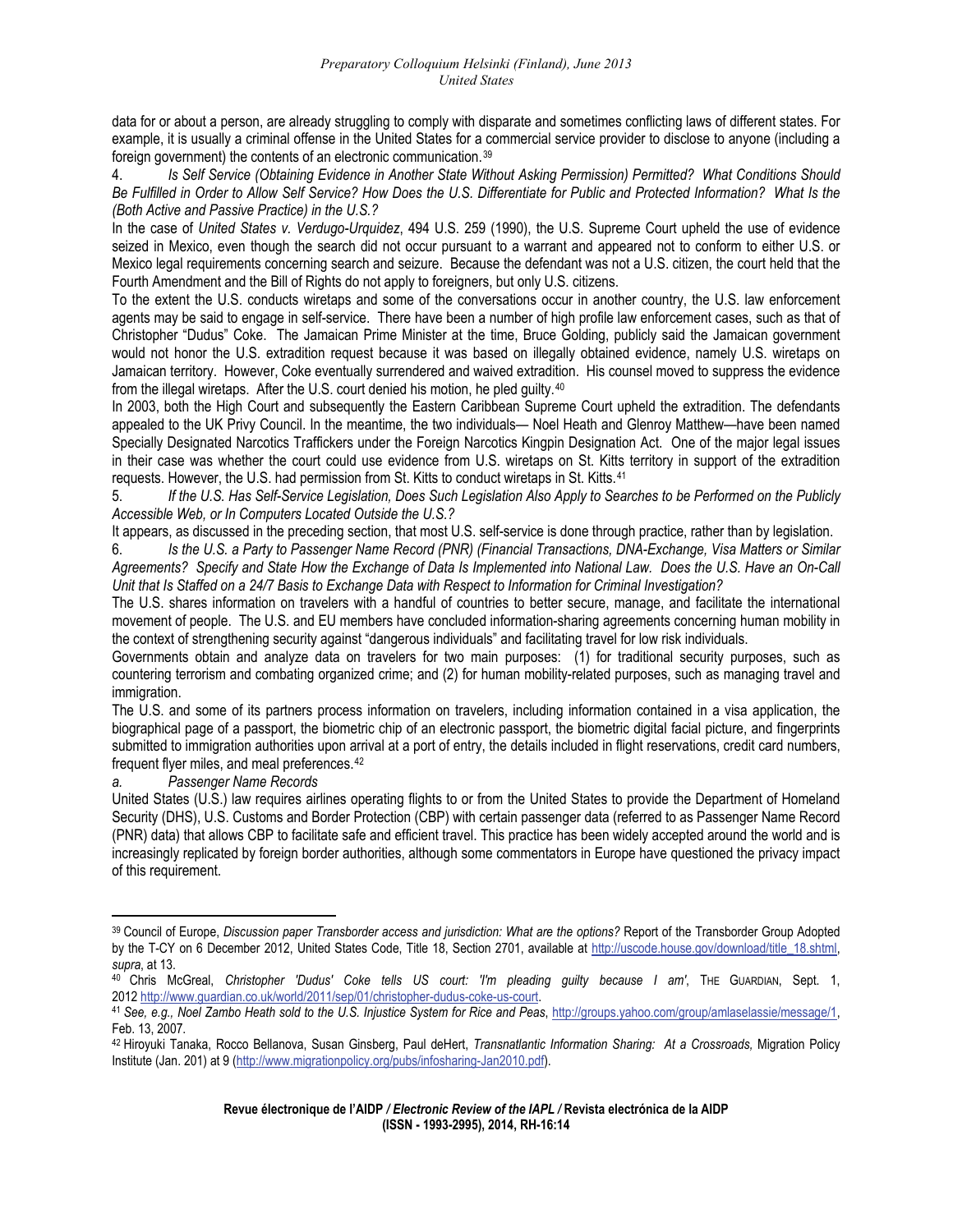The European Union has determined that U.S. laws, in conjunction with DHS/CBP policies regarding the protection of Personally Identifiable Information (PII) and the U.S. – EU PNR Agreement signed in July 2007, provide an adequate basis upon which to permit transfers of PNR data to the U.S. consistent with applicable EU law.[43](#page-14-0)

The purpose of collecting PNR information in advance of a passenger's arrival or departure is to enable CBP to make accurate, comprehensive decisions regarding which passengers require additional inspection at the port of entry based on law enforcement information and other intelligence. Collecting this information in advance provides the traveler two advantages. First, it affords CBP adequate time to research possible matches against derogatory records to eliminate false positives. Second, it expedites travel by allowing CBP to conduct mandatory checks prior to a flight's arrival in the U.S., rather than making the passenger, and everyone else on the flight, stand in line while the CBP manually conduct the review after the passenger arrives. CBP uses PNR strictly for the purposes of preventing and combating: terrorism and related crimes; other serious crimes, including organized crime, that are transnational in nature; and flight from warrants or custody for crimes described above.<sup>[44](#page-14-1)</sup>

PNR is also used whenever necessary for the protection of the vital interests of a data subject or other persons, in any criminal judicial proceedings, and as otherwise required by law.

By legal statute, 49 U.S. Code § 44909(c)(3) and its implementing (interim) regulations, 19 C.F.R. § 122.49d, each air carrier operating passenger flights in foreign air transportation to or from the U.S. must provide CBP with electronic access to PNR data to the extent it is collected and contained in the air carrier's reservation and/or departure control systems.

CBP and DHS officials responsible for identifying illicit travel and preventing and combating terrorism, transnational crime, and related crimes will have access to PNR data derived from flights between the U.S. and the EU. This PNR data may be transferred to other domestic and foreign government authorities with counter-terrorism, law enforcement, or public security functions in support of counterterrorism, transnational crime, and public security related cases they are examining or investigating, specifically related to the purposes identified above in response to FAQ 1.

PNR data may also be provided to other relevant government authorities, when necessary to protect the vital interests of the passenger who is the subject of the PNR data or of other persons, in particular as regards to significant health risks, or as otherwise required by law.[45](#page-14-2)

PNR data is only exchanged with other foreign government authorities after consideration of the recipient's intended use(s) and ability to protect the information.[46](#page-14-3)

PNR data derived from flights between the U.S. and the EU will be kept by CBP for a period of seven years in an active file and eight years in an inactive file, which requires additional approvals for access. Additionally, PNR information that is linked to a specific enforcement record will be maintained by CBP until the enforcement record is archived.<sup>[47](#page-14-4)</sup>

The Department of Homeland Security's Chief Privacy Officer is statutorily obligated to ensure that personally identifiable information is handled in a manner that complies with relevant law. He or she is independent of any directorate within DHS and will exercise oversight over the program to ensure strict compliance by CBP and to verify that proper safeguards are in place.<sup>[48](#page-14-5)</sup>

DHS allows persons, including foreign nationals, to seek administrative access under the Privacy Act to their individual PNR data maintained in ATS-P.[49](#page-14-6)

In cases where CBP denies access to PNR data pursuant to an exemption under the Freedom of Information Act (FOIA), such a determination can be administratively appealed to the Chief Privacy Officer of DHS, who is responsible for both privacy protection and disclosure policy for DHS. A final agency decision may be judicially challenged under U.S. law.

Passengers can request that corrections be made to their PNR. The PNR is usually information that the passenger (or his or her representative) supplied. Before requesting corrections be made to the passenger's PNR, the passenger should ask for a copy of

<span id="page-14-0"></span><sup>43</sup> For additional information on this arrangement, *see* the agreement and exchange of letters between the DHS Secretary and the EU at http://www.dhs.gov/xinfoshare/programs/editorial\_0724.shtm. For a comprehensive explanation of the manner in which DHS/CBP generally handles PNR data, please refer to the Automated Targeting System (ATS) Systems of Records Notice (SORN) at http://a257.g.akamaitech.net/7/257/2422/01jan20071800/edocket.access.gpo.gov/2007/E7-15197.htm and the Privacy Impact Assessment (PIA) for ATS at [http://www.dhs.gov/xlibrary/assets/privacy/privacy\\_pia\\_cbp\\_ats\\_updated\\_fr.pdf](http://www.dhs.gov/xlibrary/assets/privacy/privacy_pia_cbp_ats_updated_fr.pdf).

<span id="page-14-1"></span><sup>44</sup> Department of Homeland Security, Frequently Asked Questions, U.S. Customs and Border Protection Receipt of Passenger Name Record (PNR) Data Flights between the European Union and the United States, pnr\_faq.doc (accessed Dec. 17, 2012).

<span id="page-14-2"></span><sup>45</sup> *Id., FAQs 2 and 6.* 

<span id="page-14-3"></span>

<span id="page-14-5"></span>

<span id="page-14-6"></span>

<span id="page-14-4"></span><sup>47</sup> *Id.*, FAQ 8.<br><sup>48</sup> *Id.*, FAQ 10.<br><sup>49</sup> *Id.* FAQ 11, citing Section 7.0 of the ATS PIA at [http://www.dhs.gov/xlibrary/assets/privacy/privacy\\_pia\\_cbp\\_ats\\_updated\\_fr.pdf\)](http://www.dhs.gov/xlibrary/assets/privacy/privacy_pia_cbp_ats_updated_fr.pdf).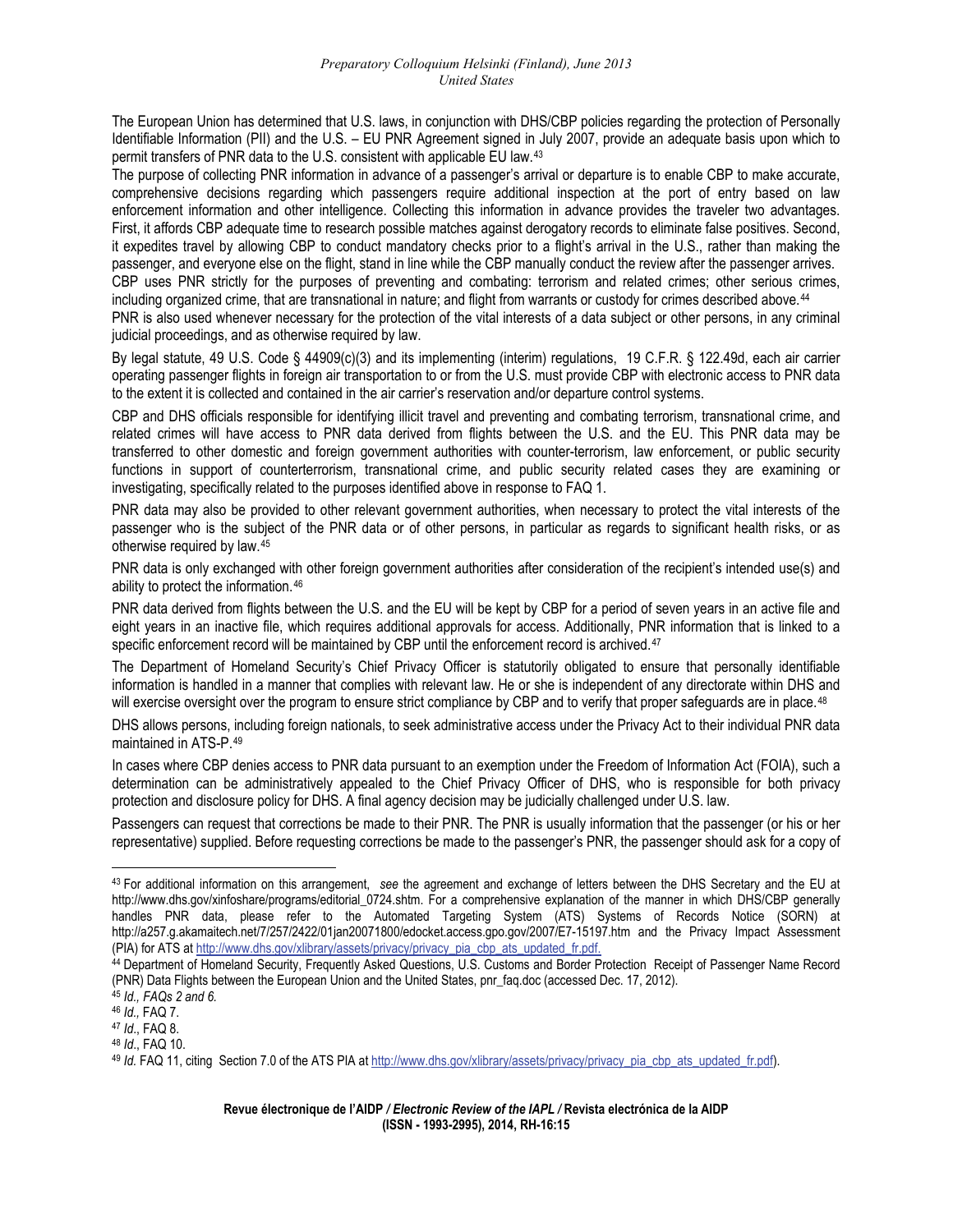the record through the FOIA process to determine what information is actually in his/her PNR record(s). If the passenger believes the record contains an error, s/he should send a letter describing his/her concern to FOIA Request co/ CBP, <sup>[50](#page-15-0)</sup>

*b. Financial Transactions* 

At the end of 2009, the European Union passed a controversial measure, with Germany, Austria, Greece, and Hungary abstaining, which allows American justice authorities to access data from SWIFT - the Society for Worldwide Interbank Financial Telecommunications, a cooperative of banks and other financial institutions that facilitates trillions of dollars in daily international transactions. Its members include almost 8,000 financial institutions in more than 200 countries. The agreement falls under the Terrorist Finance Tracking Program (TFTP), an initiative created by the U.S. Department of Treasury following the events of September 11, 2001.

Since 2001, the SWIFT network had been used for several years by the Treasury Department to identify, locate, and track down people suspected of terrorism, as well as their financial backers. SWIFT had provided the Treasury with targeted data to trace the movements of terrorism-related funds, including identifying information about the originator and/or recipient of a transaction.

The first five years of SWIFT operations were conducted in secret, but were revealed by the press in June 2006<sup>[51](#page-15-1)</sup>, after which the European Parliament called for the establishment of a framework that would protect privacy rights. The outline of the SWIFT agreement was designed to ensure appropriate data protection and prevent the data being used for purposes other than counterterrorism.

Some European states had worried about the possibility that personal information could be passed on from the U.S. to third parties, though the agreement states that the U.S. will not be allowed to share European data with third countries, and transactions between EU countries will not be monitored.

The new agreement limits U.S. authorities' information requests to people with links to terrorist activity. U.S. authorities also must justify their requests with the U.S. Treasury, and must structure them to be as specific as possible. However, if a pinpointed request is not possible, SWIFT would provide "all relevant" data - which could include names, addresses, and personal identification numbers.

In July 2010, the European Parliament also voted to adopt the SWIFT agreement, after rejecting an earlier rendition of the agreement in February 2010. "After rejecting the previous agreement, MEPs demanded that European citizens should be guaranteed the same judicial redress procedures as those applied to data held on the territory of the European Union, and in particular payment of compensation in cases of illegal processing of personal data. They pointed out that the U.S. Privacy Act, which protects U.S. citizens against such misuse, does not protect European citizens who might become victims of such misuse on American soil. The new proposal says this time that U.S. law must provide a right of redress, regardless of nationality."<sup>[52](#page-15-2)</sup>

The text was adopted with 484 votes in favor and 109 against, with the agreement entering into force at the beginning of August 2010 and valid for five years. From there, the agreement automatically renews itself, one year at a time. In order for the agreement to be terminated, one of the participating parties must pursue an initiative to stop it. However, even if the agreement were to terminate, all transferred data will remain at the disposal of U.S. authorities and subject to a retention period of five years.

The supporters of the current version claim that the new text was significantly improved by gaining a number of important concessions from the US, including the limitation of bulk data being transferred to the U.S. or the role of Europol in overseeing the transfer process. However, the data protection European bodies - EDPS and the Article 29 Working Party – have said that the agreement, despite its modifications does not meet the European privacy standards.

In actuality, SWIFT can't currently limit data searches to specific individuals or single transactions. In practice, SWIFT must transfer data about all transactions from a certain country or a certain bank on a certain date.

*c. DNA-Exchange* 

The U.S. exchanges DNA samples. Most U.S. MLATs have a provision under Article 1 (Scope of Assistance) that states the signatories shall provide mutual assistance that includes "any other form of assistance not prohibited by the laws of the Requested State."

The U.S. exchanges DNA samples under this provision and expects its MLAT partners to exchange DNA material unless the law of the Requested State expressly forbids such exchanges.

<span id="page-15-0"></span> <sup>50</sup> ld., FAQ 12. For further information regarding the procedures for making such a request, see 19 C.F.R., Part 103 (www.dhs.gov/foia).<br><sup>51</sup> Parliament Examines Swift II Agreement, Justice and Home Affairs, European Parl

<span id="page-15-2"></span><span id="page-15-1"></span><sup>2010, &</sup>lt;u>http://www.europarl.europa.eu/sides/getDoc.do?type=IM-PRESS&reference=20100205BKG68527&language=EN</u>.<br><sup>52</sup> *Id.*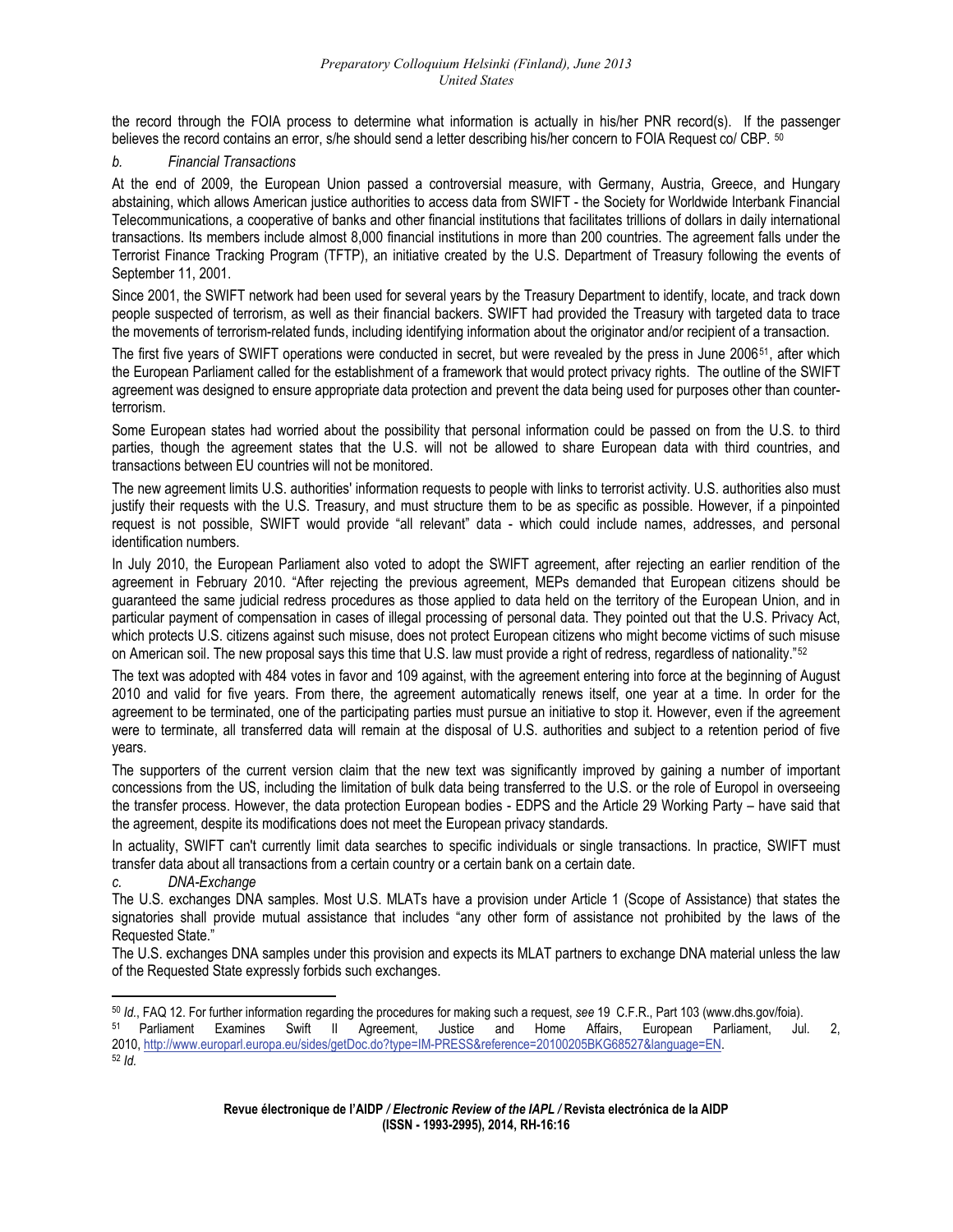*d. Visa Matters* 

The U.S. government does share visa information with a few countries by agreement. For instance, on December 13, 2012, the U.S. ambassador to Canada, David Jacobson, and the Canadian minister of citizenship, immigration and multiculturalism, Jason Kenney, signed a U.S.-Canada visa and immigration information-sharing agreement.

This agreement authorizes Canada and the U.S. to share information from third country nationals who apply for a visa or permit to travel to either country. The goal is to better protect the safety and security of Americans and Canadians and facilitate legitimate travel and business.

Increased information sharing will support better decision-making by both countries to confirm applicants' identities, and identify risks and inadmissible persons at the earliest opportunity. It will increase safety and security, as both countries work to identify terrorists, violent criminals, and others who pose a risk before they reach the borders.

All officers working on immigration and refugee protection will be equipped with more information to make decisions. The agreement will better protect the safety and security of Americans and Canadians alike and further facilitate legitimate travel.

The agreement authorizes development of arrangements under which the United States may send an automated request for data to Canada, such as when a third country national applies to the United States for a visa or claims asylum.

Such a request would contain limited information, such as name and date of birth in the case of biographic sharing, or an anonymous fingerprint in the case of biometric sharing. If the identity matches that of a previous application, immigration information may be shared, such as whether the person has previously been refused a visa or removed from the other country.

The same process would apply in reverse when a third country national applies to Canada for a visa or claims asylum. Biographic immigration information sharing is set to begin in 2013, and biometric sharing in 2014.

Under the agreement, information will not be shared regarding U.S. or Canadian citizens or permanent residents. Any information shared on travelers and asylum seekers will be handled responsibly and, as with other information sharing agreements, exchanged in accordance with relevant U.S. and Canadian laws.[53](#page-16-0)

*e. The U.S. Has an On-Call Unit That Is Staffed on a 24/7 Basis to Exchange Data With Respect to Information for Criminal Investigation* 

Pursuant to Article 35, paragraph 1 of the Cybercrime Convention, the Computer Crime and Intellectual Property Section (CCIP), U.S. Department of Justice, Criminal Division, Washington, D.C. 20530, is designated as the point of contact available on a 24 hour, seven-day-a week basis to ensure the provision of immediate assistance under the Convention.

The CCIP is a section of the Criminal Division of the U.S. Department of Justice that has 40 lawyers with responsibilities for combating cybercrime and theft of intellectual property, and with expertise in obtaining electronic evidence. Many CCIPS lawyers also have expertise in international assistance. CCIPS has "duty attorneys" available 24-hours a day, 7 days a week to respond to urgent requests for assistance.

7. *To What Extent Will Data Referred to in the Answer to the Previous Question Be Exchanged for Criminal Investigation and On Which Legal Basis? To What Extent Does the Person Involved Have the Possibility to Prevent/Correct/Delete Information? To What Extent Can This Information Be used As Evidence? Does the Law of Your Country Allow for a Notice and Take-Down of a Website Containing Illegal Information? Is there a Practice? Does the Seat of the Provider, Owner of the Site or Any Other Foreign Element Play a Role?* 

If the data that is exchanged shows evidence of the types of crimes covered by the agreement, then it can be used as evidence or at least serve as the basis for an additional request.

Persons whose data has been collected have a right to try to correct the information, but their access to the information and ability to make the corrections has been a subject of criticism, negotiation, and changes in some of the applicable procedures.

Notice and take down is a process operated by online hosts in response to court orders or allegations that content is illegal. Content is removed by the host following notice. Notice and take down is widely operated in relation to copyright infringement, as well as for libel and other illegal content. In the U.S., notice and takedown is mandated as part of limited liability, or safe harbor, provisions for online hosts (e.g., the Digital Millennium Copyright Act 1998). As a condition for limited liability, online hosts must expeditiously remove or disable access to content they host when they are notified of the alleged illegality.

The Online Copyright Infringement Liability Limitation Act, enacted in 1998 as part of the Digital Millennium Copyright Act (DMCA), has safe harbor protection to "online service providers" for "online storage" in Section 512(c). Section 512(c) applies to online service providers that store copyright infringing material. In addition to the two general requirements that online service providers comply with standard technical measures and remove repeat infringers, section 512(c) also requires that the online

<span id="page-16-0"></span><sup>53</sup> U.S. Department of State, U.S.-Canada Visa and Immigration Information-Sharing Agreement, Dec. 14, 2012, [http://www.state.gov/r/pa/prs/ps/2012/12/202065.htm;](http://www.state.gov/r/pa/prs/ps/2012/12/202065.htm) *US and Canada Sign Visa and Immigration Information-Sharing Agreement*, Caribbean NewsNow.com, Dec. 17, 2012.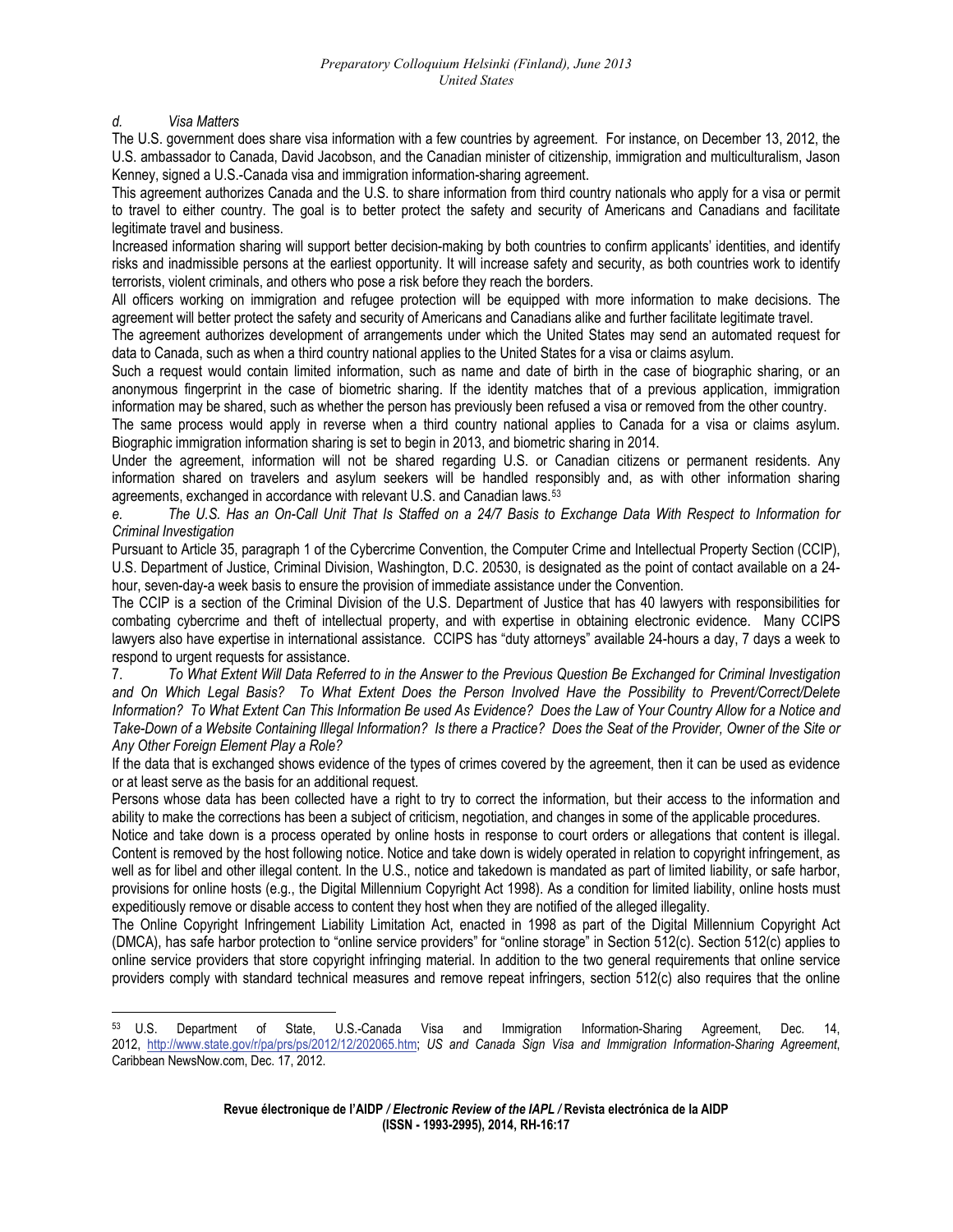service providers: 1) do not receive a financial benefit directly attributable to the infringing activity, 2) are not aware of the presence of infringing material or know any facts or circumstances that would make infringing material apparent, and 3) upon receiving notice from copyright owners or their agents, act expeditiously to remove the allegedly copyright infringing material.

The copyright owner may furnish written notification of claimed infringement to an online service provider. Section 521(c) lists a number of requirements the notification must comply with, including: identification of the copyrighted work claimed to have been infringed and information reasonably sufficient to permit the service provider to locate the material; information reasonably sufficient to permit the service provider to contact the complaining party, such as an address, telephone number and email address; a statement that the complaining party has a good faith belief that use of the material in the manner complained of is not authorized by the copyright owner, its agent, or the law; a statement that the information in the notification is accurate, and under penalty of perjury, and that the complaining party is authorized to act on behalf of the owner of an exclusive right that is allegedly infringed.[54](#page-17-0)

If the notification complies with the requirements of Section 512, the online service provider must expeditiously remove or disable access to the allegedly infringing material.<sup>[55](#page-17-1)</sup>Thereafter, the online service provider must take reasonable steps to promptly notify the alleged infringer of the action.[56](#page-17-2) If there is a counter notification from the alleged infringer, the online service provider must then promptly notify the claiming party of the individual's objection.[57](#page-17-3) If the copyright owner does not bring a lawsuit in district court within 14 days, the service provider must restore the material to its location on its network.[58](#page-17-4) A counter notice claiming that the material does not infringe copyrights, the service provider must also comply with requirements set out in Section 512, including: the subscriber's name, address, phone number, and physical or electronic signature; identification of the material and its location before removal; a statement under penalty of perjury that the material was removed by mistake or misidentification; subscriber consent to local federal court jurisdiction, or if overseas, to an appropriate judicial body.

In the event a court determines that the copyright owner misrepresented the claim of copyright infringement, the copyright owner is liable for any damages that resulted to the online service provider from the improper removal of the material.<sup>[59](#page-17-5)</sup> The online service provider must also appropriately respond to "repeat infringers", including termination of online accounts. On this basis online service providers may insert clauses into user service agreements which permit them to terminate or disable user accounts following repeat infringement of copyright. Identification of "repeat infringer" may occur through repeated notice and takedown requests, while other online service provider require a determination by a court.

A problem with the Notice and Take-Down provisions is that, under U.S. law, the ISP has a lot of incentive to comply with the initial takedown notice, and very little incentive to comply with any counter notice – or even to tell the Internet user about the takedown in the first place. This is because compliance with the initial notice from the copyright owner gives the ISP immunity against a copyright lawsuit for damages. This immunity is valuable, because ISPs that knowingly facilitate the copyright infringement of Internet users would ordinarily share the users' legal liability. Therefore, complying with a copyright owner's notice aids an ISP to avoid a real threat of liability.<sup>[60](#page-17-6)</sup>

8. *Do You Think an International Enforcement System to Implement Decisions (e.g., Internet Banning Orders or Disqualifications) in the Area of Cyber Crime Is Possible? Why (Not)?* 

An international enforcement system to implement decisions, such as Internet Banning Orders or Disqualifications in the area of cyber crime will be successful only if it is done in the context of a treaty that has substantial participation from most of the countries of the world and is implemented by an international organization that has universal or close to universal membership.

The problem at present with the Budapest Convention on Cybercrime is that, as of December 17, 2012, its participants are 35 of the Council of European members, plus Australia, Japan, and the U.S. Major countries that are alleged sources or intermediaries of cybercrime, such as Russia, Canada, the Philippines, the People's Republic of China, and Indonesia are among the non-members. Properly applying international banning and qualification orders effectively requires a treaty with substantial participation and a compliance and enforcement mechanism that can adjudicate disputes. Such an agency does not exist at present. [61](#page-17-7) For instance, on November 7, 2012, Egypt's Prosecutor General Abdel Maguid Mahmoud, ordered government ministries to enforce a ban on pornographic websites, based on a three-year old ruling by Egypt's administrative

**Revue électronique de l'AIDP** */ Electronic Review of the IAPL /* **Revista electrónica de la AIDP (ISSN - 1993-2995), 2014, RH-16:18** 

<span id="page-17-0"></span><sup>54 17</sup> U.S.C. § 512(c)(3)(A)(i-vi).

<span id="page-17-1"></span><sup>55 17</sup> U.S.C. § 512(c)(1)(C).

<span id="page-17-2"></span><sup>56 17</sup> U.S.C. § 512(g)(2)(A).

<span id="page-17-3"></span><sup>57 17</sup> U.S.C. § 512(g)(2).

<span id="page-17-4"></span><sup>58 17</sup> U.S.C. § 512(g)(2)(C).

<span id="page-17-5"></span><sup>59 17</sup> U.S.C. § 512(f).

<span id="page-17-6"></span><sup>60</sup> Prof. James Gibson, Univ. of Richmond, *Notice and Take Down, Here and Abroad*, The Media Institute, Sept. 15, 2012<br>(http://www.mediainstitute.org/IPI/2011/091511.php).

<span id="page-17-7"></span><sup>&</sup>lt;sup>61</sup> See, e.g., Dan Robel, *International Cybercrime Treaty: Looking Beyond Ratification*, SANS Institute InfoSec Reading Room 43-44 (2007).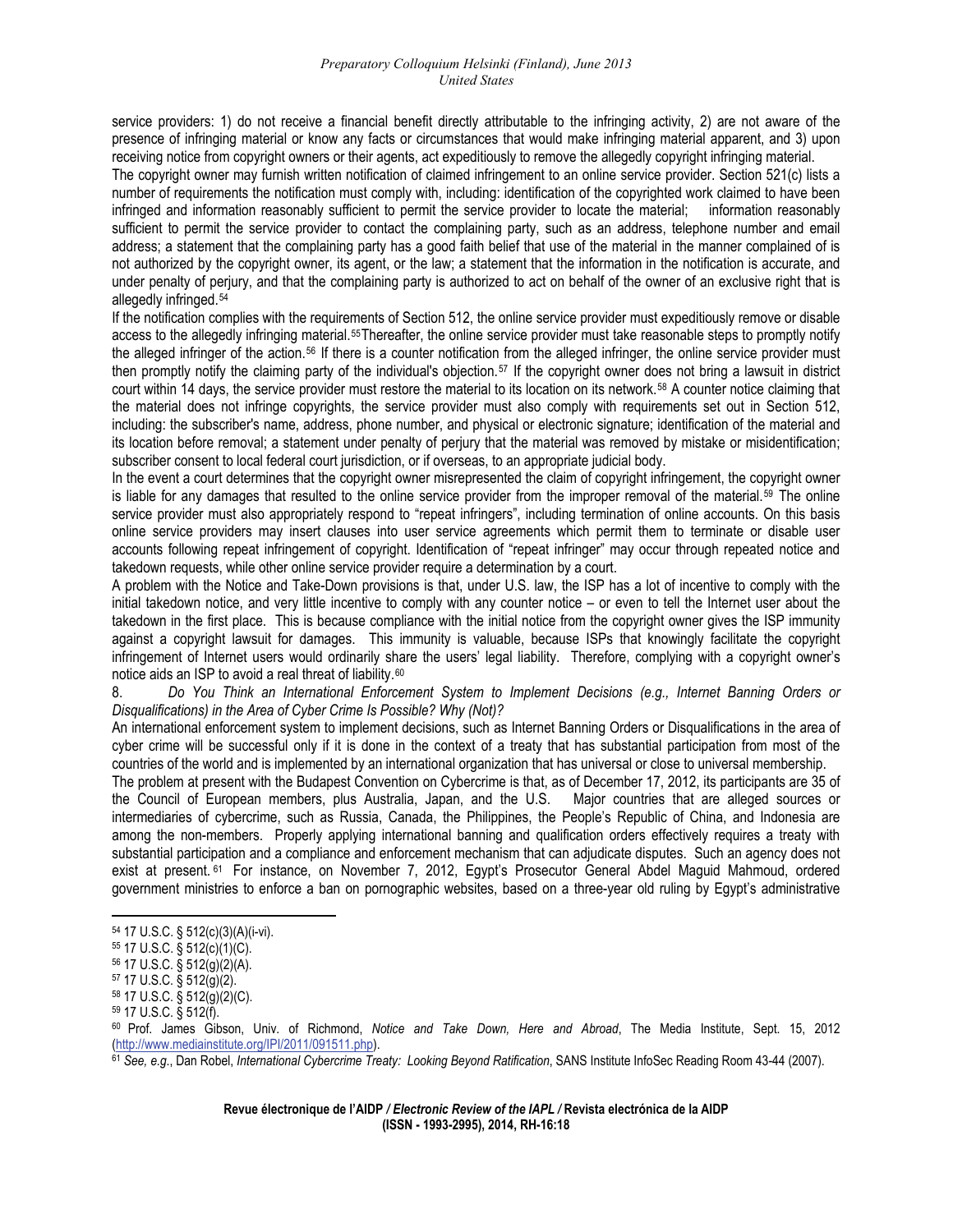court, which declared that "freedom of expression and public rights should be restricted by maintaining the fundamentals of religion, morality and patriotism" and denounced pornographic content as "venomous and vile." [62](#page-18-0) However, the problem of defining throughout the world pornographic content is very difficult.

Another difficulty is the lack of effective attribution and the multinational nature of Internet traffic. This makes it difficult to identify and prosecute cyber criminals.[63](#page-18-1) Another element of an effective international enforcement system is the requirement of an effective governance structure for the Internet.<sup>[64](#page-18-2)</sup> The international community has a lot of work to do to develop more effective international enforcement system to implement decisions in the area of cyber crime.

9. *Does the U.S. Allow For Direct Consultation of National or International Databases Containing Information Relevant for Criminal Investigations (Without a Request)?* 

In general, the U.S. will require a request if a foreign government wants to directly consult national or international databases controlled by the U.S. government in order to obtain information for admission into court (e.g., for a criminal investigation).

If the foreign government wants the information for intelligence purposes or police-to-police, the U.S. law enforcement agencies will more easily be able to allow direct consultation of national or international databases without a formal request.

10. *Whether the U.S. Participates in Interpol/Europol/Eurojust or Any Other Supranational Office Dealing with the Exchange of Information? Under Which Conditions?* 

The U.S. government actively participates in Interpol. Ronald Noble, a former high-level U.S. Department of Treasury official is now the Secretary-General of Interpol. The U.S., although not a member of the European Union, has liaisons and other cooperative arrangements with both Europol and Eurojust. In addition, the U.S. Department of Justice has for over a decade had a senior representative serve as a liaison in Brussels in order to try to strengthen U.S. cooperative ties with EU enforcement efforts, including organs, such as Europol and Eurojust.

## **IV. HUMAN RIGHTS CONCERNS**

Electronic records such as computer network logs, email, word processing files, and image files increasingly provide the government with important and sometimes essential evidence in criminal cases. The United States Constitution, especially the right to be free from illegal searches, applies to criminal investigations using information technology. The law governing electronic evidence in criminal investigations has two primary sources: the Fourth Amendment to the U.S. Constitution, and the statutory privacy laws codified at 18 U.S.C. §§ 2510-22, 18 U.S.C. §§ 2701-12, and 18 U.S.C. §§ 3121-27. Constitutional and statutory issues overlap sometimes, although most situations present either a constitutional issue under the Fourth Amendment or a statutory issue under these three statutes.<sup>[65](#page-18-3)</sup>

#### **A. Introduction**

The Fourth Amendment limits the ability of government agents to search and seize evidence without a warrant. The Fourth Amendment states:

The right of the people to be secure in their persons, houses, papers, and effects, against unreasonable searches and seizures, shall not be violated, and no Warrants shall issue, but upon probable cause, supported by Oath or affirmation, and particularly describing the place to be searched, and the persons or things to be seized.

The Supreme Court has ruled that a "seizure of property occurs when there exists some meaningful interference with an individual's possessory interests in that property."[66](#page-18-4) The Court has characterized the interception of intangible communications as a seizure.<sup>[67](#page-18-5)</sup> Additionally, the Court has held that a "search occurs when an expectation of privacy that society is prepared to consider reasonable is infringed."[68](#page-18-6)

<span id="page-18-0"></span><sup>62</sup> Eva Galperin, *Egyptian Prosecutor Orders a Ban on Internet Porn*, ELECTRONIC FRONTIER FOUNDATION, Nov. 7, 2012 (https://www.eff.org/deeplinks/2012/11/egyptian-prosecutor-orders-ban-internet-porn).<br><sup>63</sup> Jeffrey Hunker, U.S. International Policy for Cybersecurity: Five Issues That Wont' Go Away, 4 J. OF NATIONAL SECURITY LAW & POLICY

<span id="page-18-1"></span><sup>204-5 (2010).&</sup>lt;br><sup>64</sup> Id. at 199-204.

<span id="page-18-2"></span>

<span id="page-18-3"></span><sup>65</sup> This section relies heavily on U.S. Department of Justice Computer Crime and Intellectual Property Section, Criminal Division, Searching and *Seizing Computers and Obtaining Electronic Evidence in Criminal Investigations* (Office of Legal Education Executive Office of United States

<span id="page-18-4"></span>Attorneys).<br><sup>66</sup> United States v. Jacobsen, 466 U.S. 109, 113 (1984).

<span id="page-18-6"></span><span id="page-18-5"></span><sup>&</sup>lt;sup>67</sup> See Berger v. New York, 388 U.S. 41, 59-60 (1967).<br><sup>68</sup> Jacobsen, 466 U.S. at 113.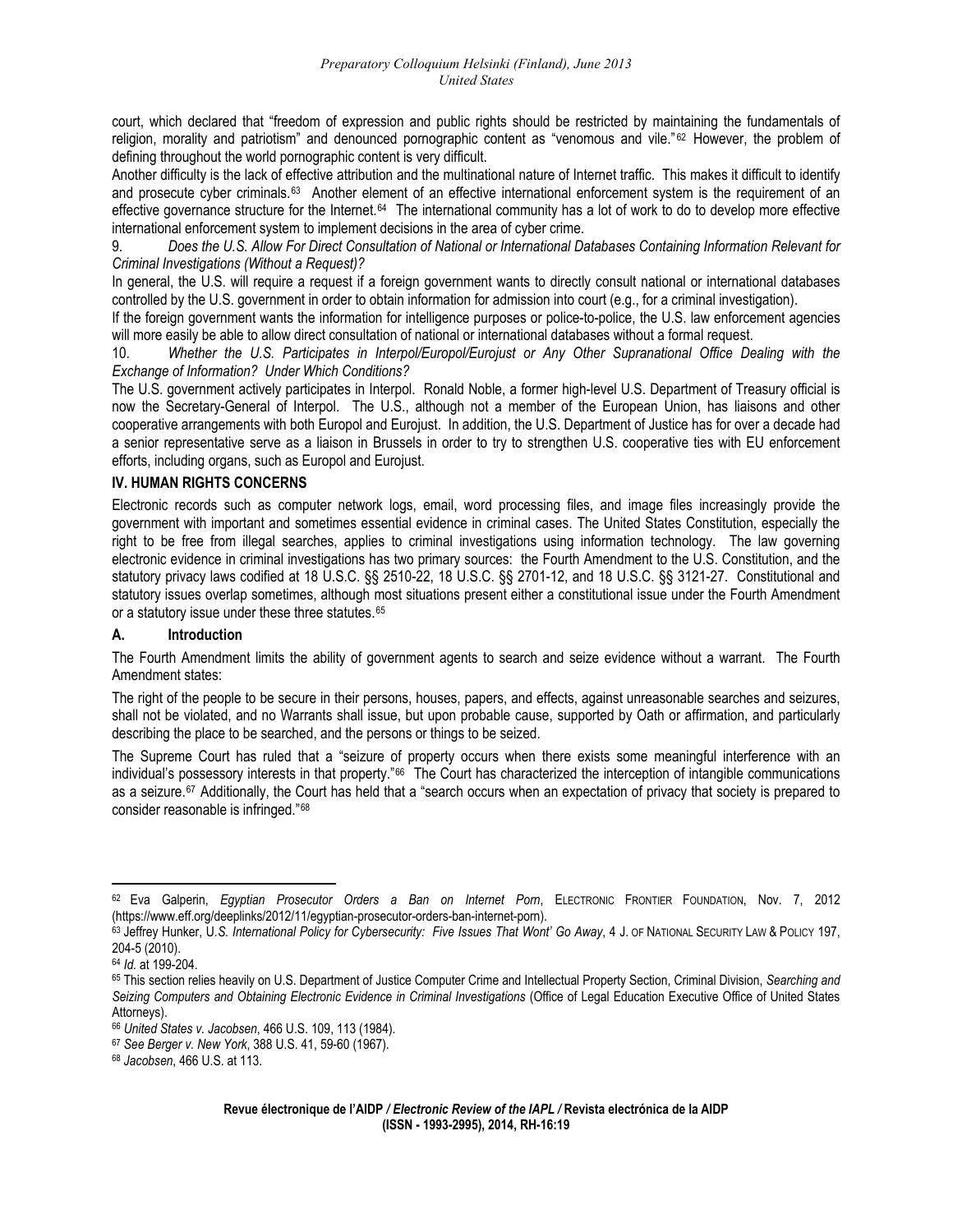If the government's conduct does not violate a person's "reasonable expectation of privacy," then formally it does not constitute a Fourth Amendment "search" and no warrant is required. [69](#page-19-0) Additionally, a warrantless search that violates an individual's reasonable expectation of privacy will still be constitutional if it falls within an established exception to the warrant requirement.<sup>[70](#page-19-1)</sup> Hence, investigators must consider two issues when asking whether a government search of a computer requires a warrant. First, does the search violate a reasonable expectation of privacy? If so, is the search still permissible because it falls within an exception to the warrant requirement?

# **B. The Fourth Amendment's "Reasonable Expectation of Privacy" in Cases Involving Computers**

## *1. General Principles*

A search is constitutional if it does not violate a person's "reasonable" or "legitimate" expectation of privacy. [71](#page-19-2) The inquiry includes two discrete questions: first, whether the individual's conduct reflects "an actual (subjective) expectation of privacy," and second, whether the individual's subjective expectation of privacy is "one that society is prepared to recognize as 'reasonable'."[72](#page-19-3)

## *2. Reasonable Expectation of Privacy in Computers as Storage Devices*

To determine whether an individual has a reasonable expectation of privacy in information stored in a computer requires treating the computer like a closed container such as a briefcase or file cabinet. The Fourth Amendment generally forbids law enforcement from accessing and viewing information stored in a computer if it would be forbidden from opening a closed container and examining its contents in the same situation.

The most basic Fourth Amendment issue in computer cases asks whether an individual enjoys a reasonable expectation of privacy in electronic information stored within computers (or other electronic storage devices) under the individual's control. For instance, do individuals have a reasonable expectation of privacy in the contents of their laptop computers, USB drives, or cell phones? If the answer is "yes", then the government ordinarily must obtain a warrant, or fall within an exception to the warrant requirement, before it accesses the information stored inside.

Courts have analogized the expectation of privacy in a computer to the expectation of privacy in closed containers, such as suitcases, footlockers, or briefcases. Since individuals generally have a reasonable expectation of privacy in the contents of closed containers,<sup>[73](#page-19-4)</sup> they also generally retain a reasonable expectation of privacy in data held within electronic storage devices. Accordingly, accessing information stored in a computer ordinarily will implicate the owner's reasonable expectation of privacy in the information.

While courts have generally agreed that electronic storage devices can be analogized to closed containers, they have reached differing conclusions about whether a computer or other storage device should be classified as a single closed container or whether each individual file stored within a computer or storage device should be treated as a separate closed container.

While individuals generally have a reasonable expectation of privacy in computers under their control, special circumstances may eliminate that expectation. For instance, an individual does not have a reasonable expectation of privacy in information that the person has made openly available.<sup>[74](#page-19-5)</sup>

#### *3. Reasonable Expectation of Privacy and Third-Party Possession*

Individuals with a reasonable expectation of privacy in stored electronic information under their control may lose Fourth Amendment protections when they relinquish that control to third parties. For instance, an individual may offer a container of electronic information to a third party by bringing a malfunctioning computer to a repair shop or by shipping a floppy diskette in the mail to a friend. Additionally, a user may transmit information to third parties electronically, such as by sending data across the Internet, or a user may leave information on a shared computer network. Law enforcement agents learning of information in the possession of third parties that may show evidence of a crime may want to inspect it. Whether the Fourth Amendment

<span id="page-19-1"></span><span id="page-19-0"></span><sup>&</sup>lt;sup>69</sup> See Illinois v. Andreas, 463 U.S. 765, 771 (1983).<br><sup>70</sup> See Illinois v. Rodriguez, 497 U.S. 177, 185-86 (1990).<br><sup>71</sup> Katz v. United States, 389 U.S. 347, 361 (1967) (Harlan, J., concurring).<br><sup>72</sup> Id.<br><sup>73</sup> See United

<span id="page-19-3"></span><span id="page-19-2"></span>

<span id="page-19-5"></span><span id="page-19-4"></span><sup>&</sup>lt;sup>74</sup> See Katz v. United States, 389 U.S> 347, 351 (1967) ("What a person knowingly exposes to the public, even in his own home or office, is not a subject of Fourth Amendment protection.").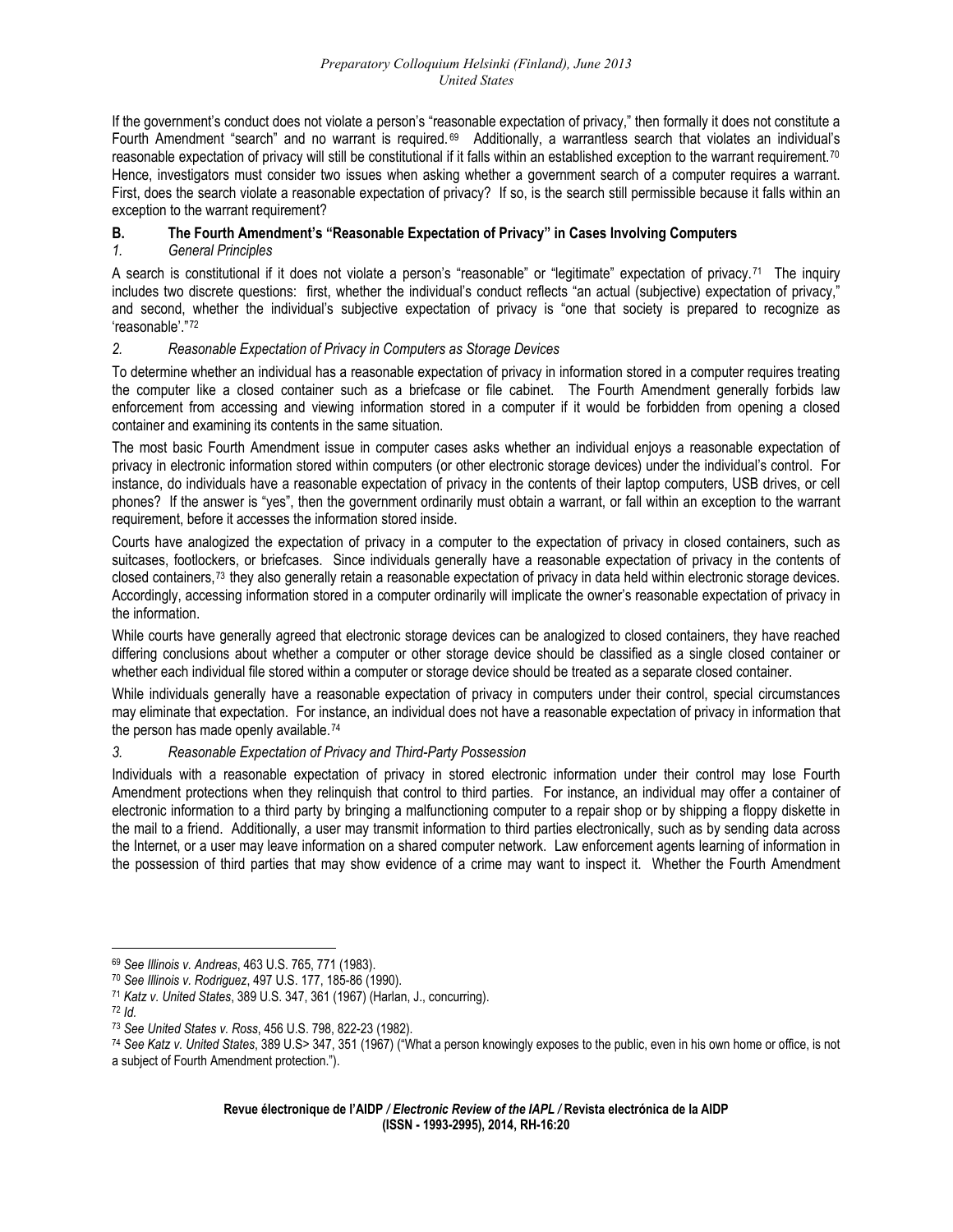requires them to obtain a warrant before examining the information depends in part upon whether the third-party possession has eliminated the individual's reasonable expectation of privacy.[75](#page-20-0)

Government acquisition of an intangible electronic signal in the course of transmission may also have Fourth Amendment implications.[76](#page-20-1) However, the lines of the application of the Fourth Amendment in these cases are not clear because Congress addressed the Fourth Amendment concerns identified in *Berger* by enacting Title III of the Omnibus Crime Control and Safe Streets Act of 1968, 18 U.S.C. §§ 2510-2522. Title III sets forth a comprehensive statutory framework that regulates real-time monitoring of wire and electronic communications. Its scope encompasses and even in some ways surpasses the protection offered by the Fourth Amendment.

Ordinarily, if an item has been received by the intended recipient, the sender's reasonable expectation of privacy in the item ends.[77](#page-20-2) In general, the Supreme Court has held that the Fourth Amendment is not violated when information is revealed to a third party is disclosed by the third party to the government, regardless of any subjective expectation that the third parties will keep the information confidential.

While an individual normally loses a reasonable expectation of privacy in an item delivered to a recipient, an exception exists to this rule when the individual can reasonably expect to retain control over the item and its contents. When a person leaves a package with a third party for temporary safekeeping, for instance, she usually retains control of the package and hence has a reasonable expectation of privacy in its comments.

In some cases, the sender may initially have a right to control the third party's possession, but may lose that right over time. The general rule is that the sender's Fourth Amendment rights dissipate as the sender's right to control the third party's possession diminishes.

#### *4. Private Searches*

The Fourth Amendment does not apply to a search or seizure, even an unreasonable one, affected by a private individual who is not acting as an agent of the government or with the participation or knowledge of any governmental official.<sup>[78](#page-20-3)</sup> As a result, a violation of the Fourth Amendment does not occur when a private individual acts on his own to conduct a search and makes the results available to law enforcement. According to *Jacobsen*, agents who learn of evidence through a private search can reenact the original private search without violating any reasonable expectation of privacy. However, the agents cannot, without a warrant, "exceed the scope of the private search."<sup>[79](#page-20-4)</sup> This standard requires agents to limit their investigation to the scope of the private search when searching without a warrant after a private search has occurred. When agents exceed the scope of the private warrantless search, any evidence uncovered may be vulnerable to a motion to suppress.

Private individuals often find contraband or other incriminating evidence on computers and bring that information to law enforcement, and the private search doctrine applies in such cases. In one common scenario, an individual leaves his computer with a repair technician. The technician discovers images of child pornography on the computer, contacts law enforcement, and shows those images to law enforcement. Courts have found that such searches by repairmen prior to their contract with law enforcement are private searches and do not implicate the Fourth Amendment.

One private search issue that arises in computer cases is whether law enforcement agents must limit themselves to only files examined by the repair technician or whether all data on a particular storage device is within the scope of the initial private search. The Fifth Circuit has taken an expansive approach to this issue.<sup>[80](#page-20-5)</sup> Under this approach means a third-party search of a single file on a computer allows a warrantless search by law enforcement of the computer's entire contents.<sup>[81](#page-20-6)</sup> However, other courts may not follow the Fifth Circuit's approach and instead rule that government searches can view only those files whose

<span id="page-20-0"></span> $75$  Even if an individual has a reasonable expectation of privacy in an item or information held by a third party, the third party may disclose the item or information to the government provided the third party has common authority over the item or information. *See United States v. Young*,

<span id="page-20-1"></span><sup>350</sup> F.3d 1302, 1308-09 (11<sup>th</sup> Cir. 2003).<br><sup>76</sup> See Berger v. New York, 388 U.S. 41, 58-60 (1967) (applying the Fourth Amendment to a wire communication in the context of a wiretap).<br><sup>76</sup> See Berger v. New York, 388 U.S. 4

<span id="page-20-2"></span>

<span id="page-20-3"></span>

<span id="page-20-4"></span><sup>1991).</sup> *But see United States v. Allen*, 106 F.3d 695, 699 (6th Cir. 1997) (stating in dicta that *Jacobsen* does not allow law enforcement to reenact a private search of a private home of residence).

<span id="page-20-6"></span><span id="page-20-5"></span><sup>80</sup> See United States v. Runyan, 275 F.3d 449, 464-65 (5<sup>th</sup> Cir. 2001) (police did not exceed the scope of a private search when they examined more files on privately searched disks than had the private searches). 81 *Id.*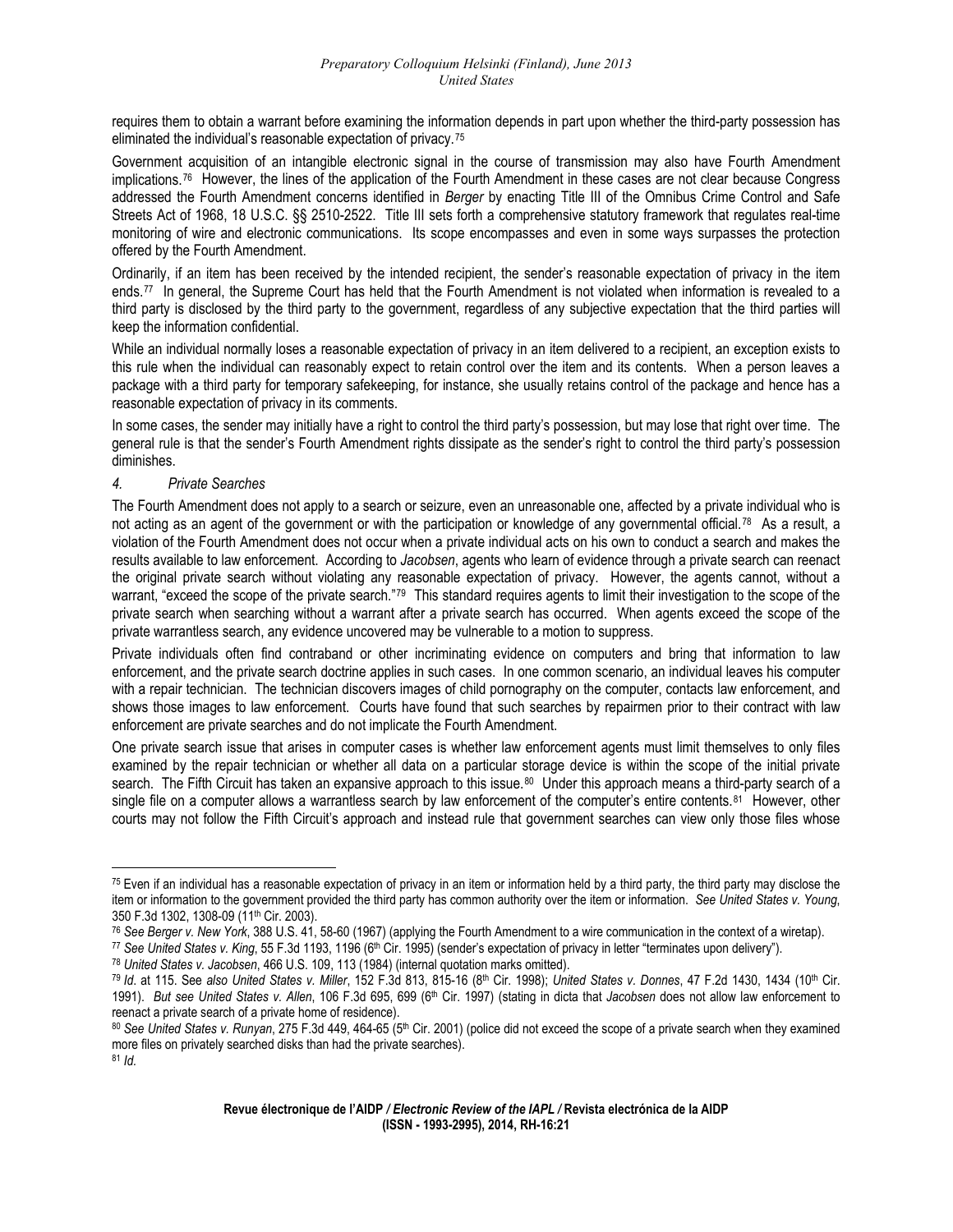contents were revealed in the private search.<sup>[82](#page-21-0)</sup> Even if courts follow the more restrictive approach, the information gained from the private search will often provide the probable cause required to obtain a warrant for a further search.<sup>[83](#page-21-1)</sup>

## *5. Use of Specialized Technology to Obtain Information*

The government's use of innovative technology to obtain information about a target can raise Fourth Amendment issues.<sup>[84](#page-21-2)</sup> In *Kyllo*, the Supreme Court held that the warrantless use of a thermal imager to reveal the relative amount of heat released from the various rooms of a suspect's home constituted a search that violated the Fourth Amendment. The Court held that where law enforcement "uses a device that is not in general public use, to explore details of the home that would previously have been unknowable without a physical intrusion, the surveillance is a 'search' and is presumptively unreasonable without a warrant."[85](#page-21-3) Whether technology falls within the scope of the *Kyllo* rule depends on at least two factors. First, the use of technology should not implicate *Kyllo* if the technology is in "general public use,"[86](#page-21-4) although courts have not defined the standard for determining whether a given technology meets this requirement. Second, the Supreme Court restricted its holding in *Kyllo* to the use of technology that reveals information about the interior of the home.<sup>[87](#page-21-5)</sup>

## **V. FUTURE DEVELOPMENTS**

The use of modern telecommunication to contact accused, victims, and witnesses directly over the border should be encouraged, as long as the techniques do not violate the U.S. Constitution or the Federal Rules of Criminal Procedure and the Federal Rules of Evidence.

Federal rules of civil procedure prefer a policy of open court testimony and live testimony must be taken in court. That said, courts have made allowances "for good cause in compelling circumstances and with appropriate safeguards, the court may permit testimony in open court by contemporaneous transmission from a different location" Rule 43, '2414. In *El-Hadad v. United Arab Emirates*, the district court permitted testimony via teleconference after the plaintiff proved that he had repeatedly been denied a visa to the United States.[88](#page-21-6) A defining moment in allowing testimony via telecommunication, in lieu of live testimony, occurred in *Lopez v. NTI*, in which laborers from Honduras, who had brought FLSA action against their employer were allowed to testify through videoconferencing, after it was determined that forcing the Honduran workers, who made less than \$7,000 annually, to travel to the United States would impose significant hardship on the laborers.[89](#page-21-7) In *Adam v. Carvalho*, the courts affirmed that out-of-state witness testimony by videoconference was allowed, if the witness is sworn in and available for crossexamination.[90](#page-21-8) Those who hope to provide testimony remotely must report sufficient cause to do so. In *Gulino v. Board of Educ. Of City School Dist. Of City of New York*, the court rejected the school board's request to allow a witness to testify via videoconference. The court explained that mere inconvenience is not sufficient to permit testimony by phone or video. [91](#page-21-9) Increasingly federal courts have appeared to be flexible with regards to evolving technologies, especially those that may make litigation practices in the United Sates more convenient and efficient, yet there still lies a burden to demonstrate that live testimony would pose an unusual hardship on the witness in order to be granted approval for testimony through alternate means.

The provisions of Article 6 (video conferencing) of the U.S.-EU MLAT requires the contracting parties to take such measure as may be required to enable the use of video transmission technology, between each EU Member and the U.S, for taking testimony in a proceeding for which mutual legal assistance is available of a witness or expert located in a requested state, to the extent such assistance is not currently available.<sup>[92](#page-21-10)</sup>

The current prosecution of Megaupload, the digital locker, with transnational organized crime violations, may presage the U.S. approach to future cybercrime prosecutions with transnational elements. On January 19, 2012, the U.S. Department of Justice

<span id="page-21-0"></span><sup>82</sup> *See United States v. Barth*, 26 F.Supp. 2d 929, 937 (E.D. Tex 1998) (holding, in a pre-*Runyan* case, that agents who viewed more files than private searcher exceeded the scope of the private search).

<span id="page-21-1"></span><sup>83</sup> After they view evidence of a crime stored on a computer, agents may need to seize the computer temporarily to ensure the integrity and availability of the evidence before they can obtain a warrant to search the contents of the computer. *See, e.g., United States v. Hall, 142 F.3d* 988, 994-95; United States v. Grosenheider, 200 F.3d 321, 330 n. 10 (5<sup>th</sup>

<span id="page-21-5"></span><span id="page-21-4"></span>

<span id="page-21-6"></span>

<span id="page-21-7"></span>

<span id="page-21-8"></span>

<span id="page-21-10"></span><span id="page-21-9"></span>

<span id="page-21-3"></span><span id="page-21-2"></span><sup>&</sup>lt;sup>84</sup> See Kyllo v. United States, 533 U.S. 27 (2001).<br><sup>85</sup> Id. at 40.<br><sup>87</sup> See id. at 34, 39 n.6.<br><sup>87</sup> See id. at 34, 39 n.6.<br><sup>87</sup> See id. at 40.<br><sup>87</sup> Gulin v. United Arab Emirates, C.A.D.C, 2007, 496 F.3d 658.<br><sup>89</sup> Lopez v force, Feb. 1, 2010.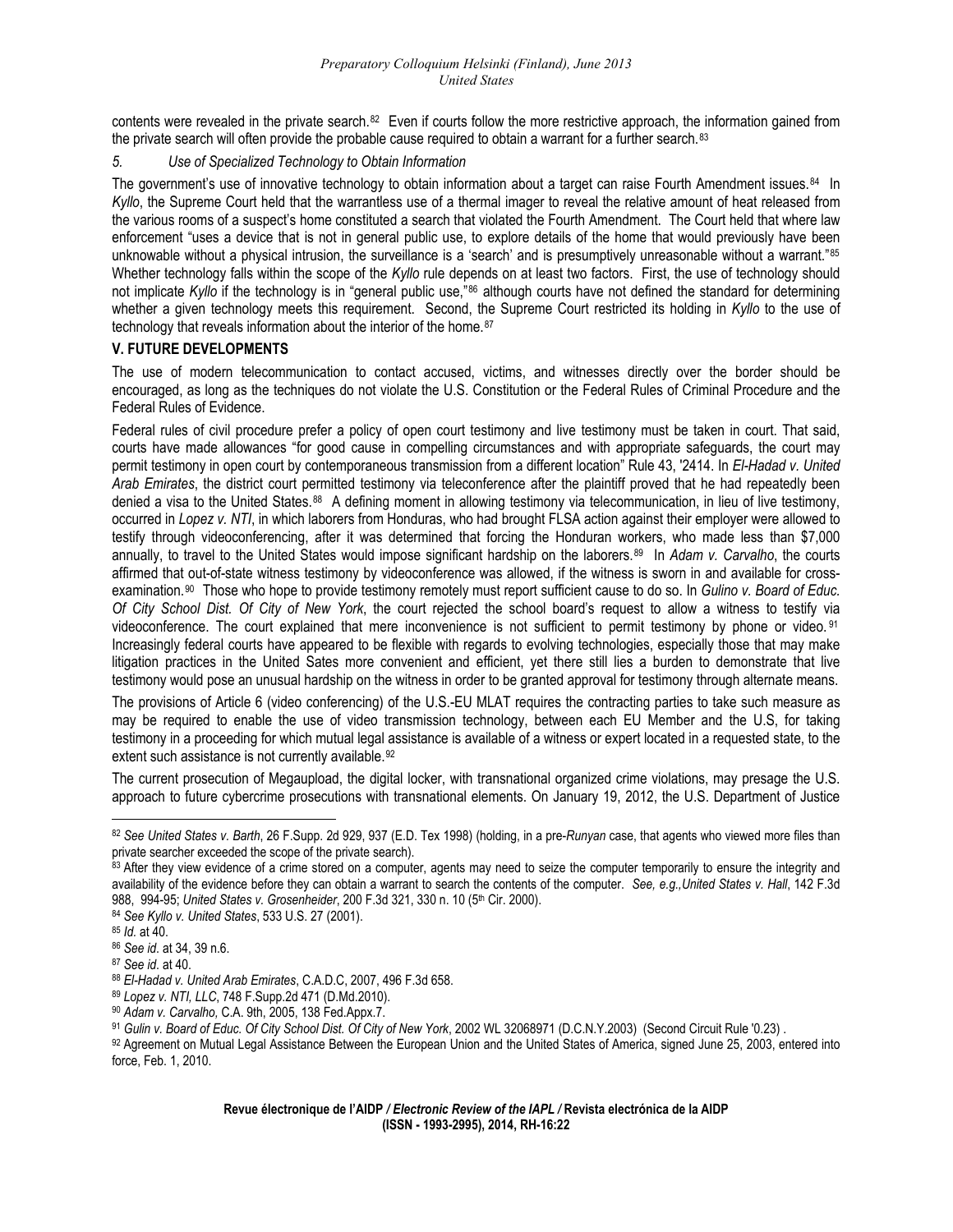(DOJ) announced an indictment charging seven individuals and two corporations with operating an international organized criminal enterprise allegedly responsible for enormous worldwide online piracy of various types of copyrighted works, through Megaupload.com and other related sites.<sup>[93](#page-22-0)</sup> The DOJ alleges that the enterprise generated more than \$175 million in criminal proceeds and caused more than half a billion dollars in harm to copyright owners.

The DOJ characterized the action as among the largest criminal copyright cases ever brought by the U.S. and directly targets the misuse of a public content storage and distribution site to commit and facilitate intellectual property crime.

The grand jury indictment, returned on January 5, 2012, charges the individuals and two corporations - Megaupload Limited and Vestor Limited - with engaging in a racketeering conspiracy, conspiring to commit copyright infringement, conspiring to commit money laundering, and two substantive counts of criminal copyright infringement.

According to the indictment, Kim Dotcom, aka Kim Schmitz, and Kim Tim Jim Vestor, a resident of both Hong Kong and New Zealand, head the criminal enterprise. Dotcom founded Megaupload Limited and is the director and sole shareholder of Vestor Limited, which has been used to hold his ownership interests in the Mega-affiliated sites. Also charged are: Finn Batato, 38, a citizen and resident of Germany, who is the chief marketing officer; Julius Bencko, 35, a citizen and resident of Slovakia, who is the graphic designer; Sven Echternach, 39, a citizen and resident of Germany, who is the head of business development; Mathias Ortmann, 40, a citizen of Germany and resident of both Germany and Hong Kong, who is the chief technical officer, cofounder, and director; Andrus Nomm, 32, a citizen of Estonia and resident of both Turkey and Estonia, who is a software programmer and head of the development software division; and Bram van der Kolk, aka Barmos, a Dutch citizen and resident of both the Netherlands and New Zealand, who oversees programming and the underlying network structure for the Mega conspiracy websites.

Law enforcement authorities arrested Dotcom, Batato, Ortmann, and van der Kolk in Auckland, New Zealand. The other three individual defendants remain at large.

Law enforcement authorities executed more than 20 search warrants in the U.S. and eight countries, seized approximately \$50 million in assets, and targeted sites where Megaupload has servers in Ashburn, Virginia; Washington, D.C.; the Netherlands; and Canada. Additionally, the U.S. District Court in Alexandria, Virginia, ordered the seizure of 18 domain names associated with the alleged Mega conspiracy.

The indictment alleges that for more than five years the conspiracy has operated websites that unlawfully reproduce and distribute infringing copies of copyrighted works, including movies - often before their theatrical release - music, television programs, electronic books, and business and entertainment software on a massive scale. Megaupload is advertised as having more than one billion visits to the site, more than 150 million registered users, 50 million daily visitors and accounting for four percent of the total traffic on the Internet. The estimated harm caused by the conspiracy's criminal conduct to copyright holders is well in excess of \$500 million. The conspirators allegedly earned more than \$175 million in illegal profits through advertising revenue and selling premium memberships.

According to the indictment, the conspirators conducted their illegal operation using a business model expressly designed to promote uploading of the most popular copyrighted works for many millions of users to download. The indictment alleges that the site was structured to discourage the vast majority of its users from using Megaupload for long-term or personal storage by automatically deleting content that was not regularly downloaded. The conspirators also allegedly had a rewards program that would provide users with financial incentives to upload popular content and drive web traffic to the site, often through usergenerated websites known as linking sites. The conspirators allegedly paid users whom they specifically knew uploaded infringing content and publicized their links to users throughout the world.

By actively supporting the use of third-party linking sites to publicize infringing content, the conspirators did not have to publicize such content on the Megaupload site. Rather, the indictment alleges that the conspirators manipulated the perception of content available on their servers by not providing a public search function on the Megaupload site and by not including popular infringing content on the publicly available lists of top content downloaded by its users.

The indictment alleges that the conspirators failed to terminate accounts of users with known copyright infringement, selectively complied with their obligations to remove copyrighted materials from their servers and deliberately misrepresented to copyright holders that they had removed infringing content. For instance, when notified by a rights holder that a file contained infringing content, the indictment alleges that the conspirators would disable only a single link to the file, deliberately and deceptively

<span id="page-22-0"></span><sup>93</sup> This discussion of the Megaulpload prosecution is excerpted from Bruce Zagaris, U*.S. Charges Megaupload, a Digital Locker, with Organized Copyright Crime*, 28 INT'L ENFORCEMENT L. REP. 82-85 (Mar. 2012).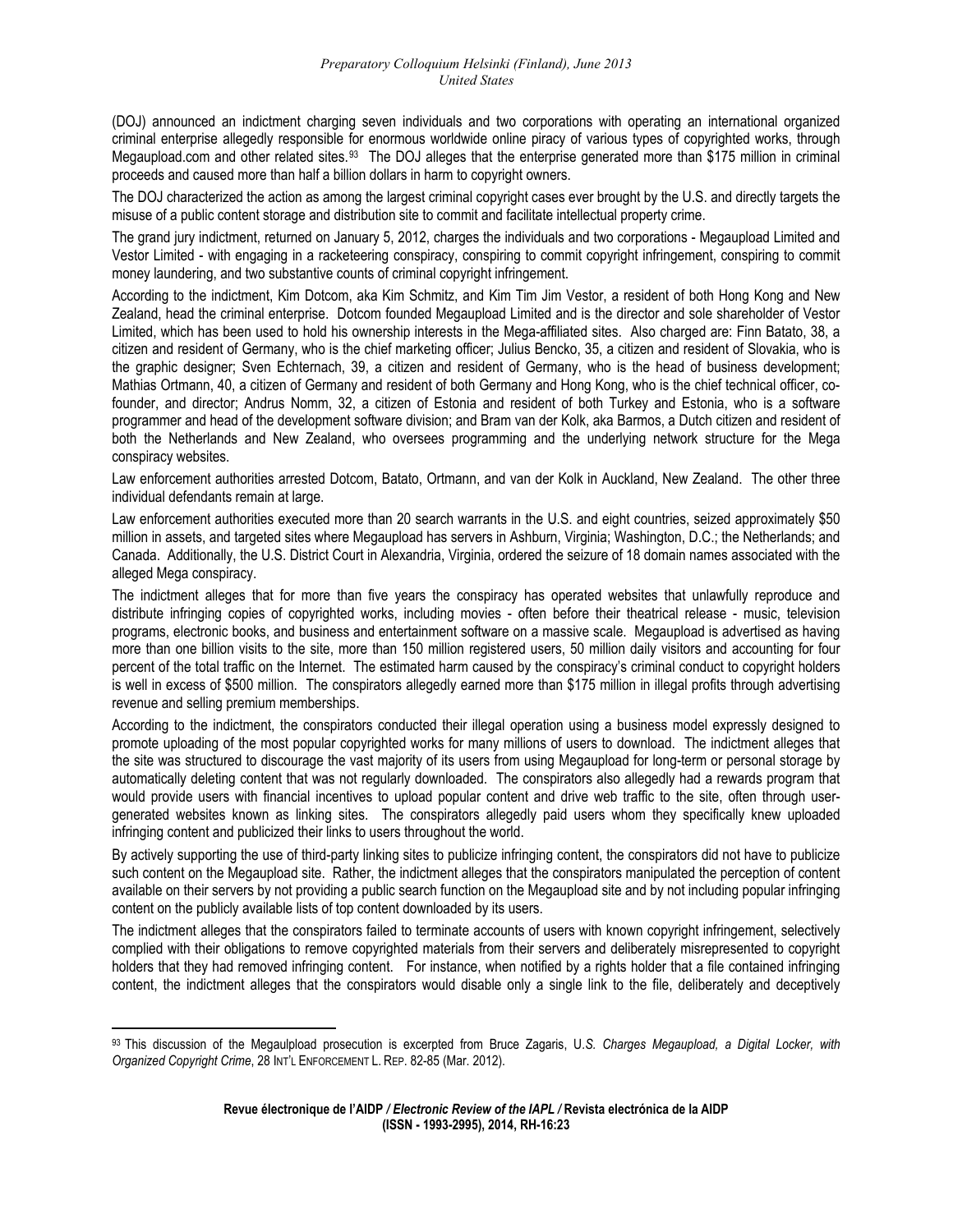leaving the infringing content in place to make it seamlessly available to millions of users to access through any one of the many duplicate links available for that file.

According to the indictment the defendants conspired to launder money by paying users through the sites' uploader reward program and paying companies to host the infringing content.

The likely defense that will be raised is that the defendants did not charge people for downloading copyrighted content. Instead, they merely served as a "cyberlocker," providing their users with storage space for electronic content. Megaupload contends that their premium members are merely allowed access to more online space and faster and more reliable download and upload connections. The defense is supported by the fact that an individual cannot search for copyrighted content directly on the website. Instead, the customer can only find content stored on the website through third party websites and search engines that are not operated by members of the alleged conspiracy. Additionally, members of the alleged conspiracy have said that they comply with federal laws requiring the removal of copyrighted content after notice is given.

On January 20, 2012, Meagupload's lawyer Ira Rothken said Megaupload is trying to recover its servers and get back online. Rothken said no decision has been made as to whether the four detained defendants would fight extradition. On January 19, 2012, Rothken said "Megaupload believes the government is wrong on the facts, wrong on the law."

In response to the arrests and the seizure of Megaupload, the hacker collective that calls itself Anonymous attacked the Web sites of the DOJ and several major entertainment companies and trade groups.

The case involves many of the most controversial issues of the anti-piracy debate. Megaupload and similar sites, like RapidShare and MediaFire, are promoted as convenient means to transfer large files legitimately. However, media companies say the legitimate uses conceal extensive theft.

The practice of providing digital "lockers" so people can store and share their photos, movies, and songs is very common. Sites such as Facebook, Dropbox, YouTube, and YouSendIt can be used to swap both legitimate and pirated content. However, the DOJ alleges Megaupload took the practice to a new level of criminality.

After the indictment, some Megaupload users complained on Twitter that they had used Megaupload to back up personal files, to share files with clients, and as a collaboration tools.

The indictment occurred during a contest in the U.S. Congress over antipiracy legislation. The technology industry is concerned about the provisions of the Stop Online Piracy Act (SOPA), permitting the DOJ to rapidly close any site that had even a small amount of unauthorized copyrighted material on it. Supporters of the legislation say it was directed only at foreign sites that were primarily about piracy.

Dotcom has a criminal record, including a conviction for breaking into Pentagon computers, resulting in spending three months in a Munich jail in 1994, followed by two year probation. In the mid-1990s, Dotcom was sentenced to a suspended two-year sentence for a swindle using stolen phone card numbers. In 2001, Dotcom was accused in the largest insider-trading case in Germany. He fled to Thailand, but was extradited to Germany and convicted in 2002. He spent five months in pre-trial detention and received a suspended sentence.

The U.S. prosecution is awaiting U.S. efforts to secure effective international enforcement cooperation. The U.S. effort to extradite Mr. Dotcom from New Zealand has become bogged down in a series of controversies.<sup>[94](#page-23-0)</sup>

On September 24, 2012, New Zealand Prime Minister John Key announced that his government is investigating allegations that its Government Communications Security Bureau (GCSB) acted unlawfully in connection with the U.S. prosecution and extradition request for Kim Dotcom. Key expressed his "disappointment that unlawful acts had taken place."

The GCSB illegally bugged Dotcom and an associate, van der Kolk, before their arrest, after police mistakenly told the GCSB they were foreigners, not residents. New Zealand law makes it unlawful for the GCSB to gather intelligence on New Zealand nationals and residents and can only monitor foreign intelligence. Since December 2010, Dotcom has held New Zealand residency.

On September 26, 2012, a New Zealand court in Auckland held a hearing on the search warrants used in the raid on his premises that have been ruled illegal.

<span id="page-23-0"></span><sup>94</sup> This discussion of the international enforcement cooperation controversies is excerpted from Bruce Zagaris, *U.S. Extradition for Dotcom in New Zealand Caught in Controversies*, 28 INT'L ENFORCEMENT L. REP. 450-51 (Dec. 2012).